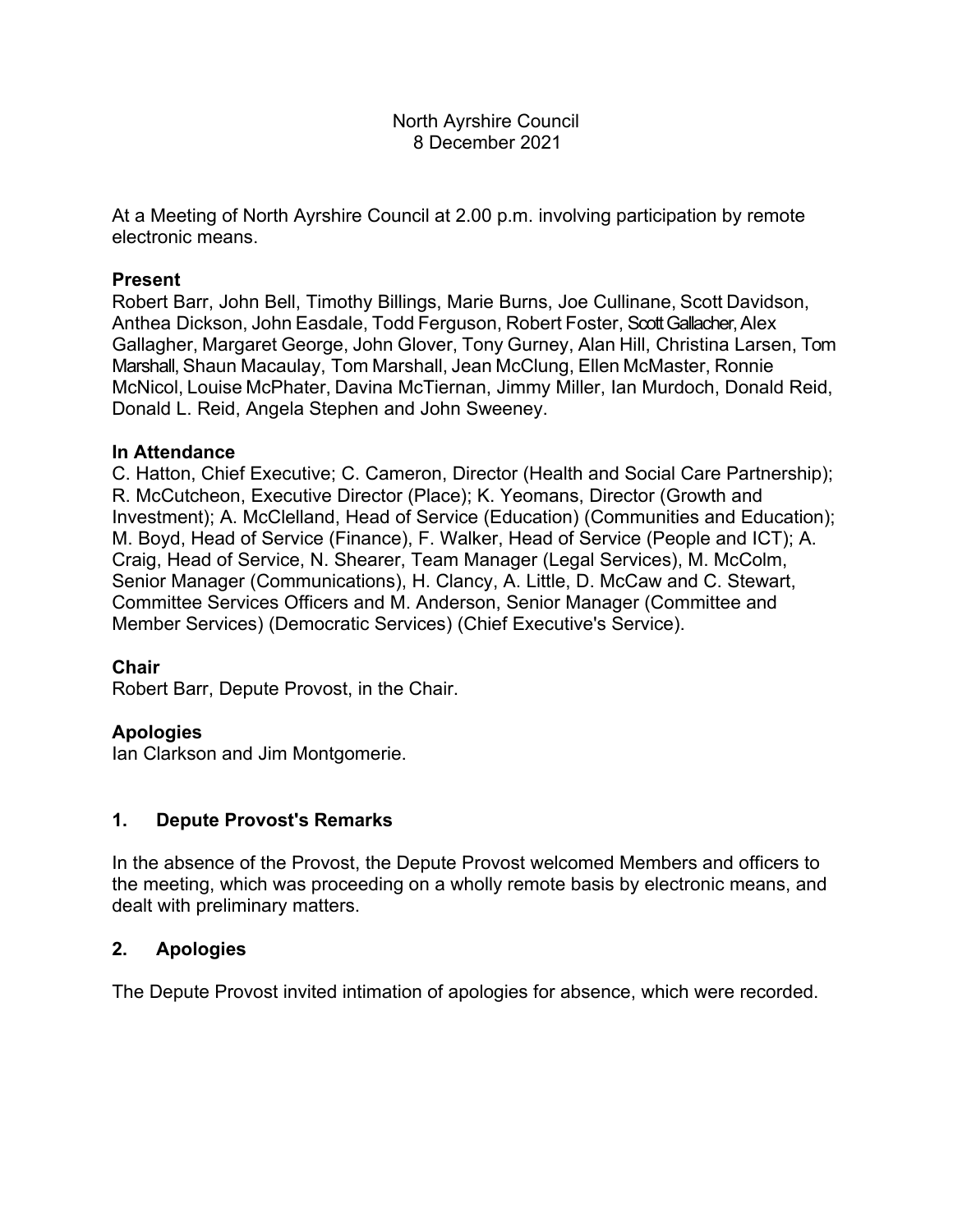# **3. Declarations of Interest**

There were no declarations of interest in terms of Standing Order 10 and Section 5 of the Councillors' Code of Conduct.

There were no declarations of the Party Whip.

# **4. Previous Minutes**

The accuracy of the Minutes of the Ordinary Meeting held on 27 October 2021 was confirmed and the Minutes signed in accordance with Paragraph 7(1) of Schedule 7 of the Local Government (Scotland) Act 1973.

# **5. Provost's Report**

Submitted report by the Provost for the period from 18 October – 28 November 2021.

Noted.

# **6. Leader's Report**

Submitted report by the Leader of the Council for the period from 18 October – 28 November 2021.

Noted.

# **7. Council Minute Volume**

Submitted for noting and for approval of recommendations contained therein, the Minutes of meetings of committees of the Council held in the period 29 April – 29 November 2021.

Noted.

# **8. Appointment of Statutory Officer – Chief Social Work Officer**

Submitted report by the Head of Democratic Services on the appointment of the Chief Social Work Officer.

Noted.

# **9. Hybrid Committee Meetings Pilot Update**

Submitted report by the Head of Democratic Services of the continued hybrid committee meetings pilot which took place in November 2021.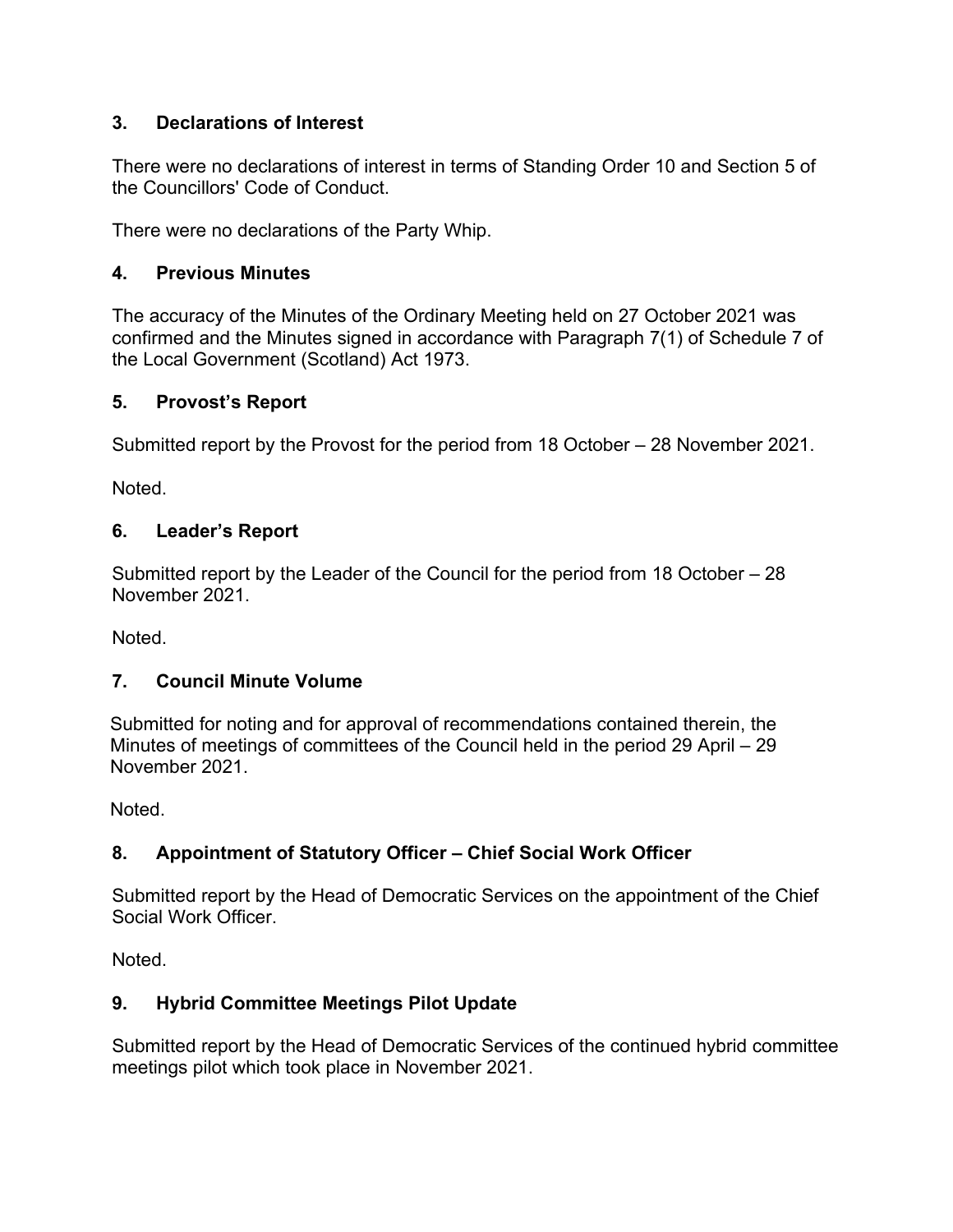At its meeting held on 27 October 2021, the Council received an update report on the outcome of an initial phase of a hybrid committee meetings pilot held in September/October 2021 and agreed to extend the pilot into November 2021. It was agreed that an update report be submitted to the December 2021 meeting of the Council.

The Council unanimously agreed as follows:

- (a) to note the outcome of the extended hybrid meetings pilot;
- (b) to pause the hybrid committee meetings pilot whilst the implications of the Omicron variant of COVID-19 were understood further; and
- (c) that a further report in respect of hybrid working be submitted to the next meeting of the Council for consideration.

## **10. Highlands and Islands Regional Economic Partnership**

Submitted report by the Chief Executive on the developing proposals for a Highlands and Islands Regional Economic Partnership.

Councillor Cullinane, seconded by Councillor Bell, moved approval of the recommendations set out in the report.

As an amendment, Councillor Marshall, seconded by Councillor Ferguson, moved approval of the recommendations set out in the report, subject to Councillor Billings being nominated as an Elected Member representative from North Ayrshire Council instead of Councillor Gallagher.

There followed debate and summing up.

On a division and roll call vote, there voted for the amendment, Councillors Barr, Billings, Ferguson, Gallacher, George, Glover, Marshall, Stalker and Stephen (9) and for the motion, Councillors Bell, Burns, Cullinane, Davidson, Dickson, Easdale, Foster, Gallagher, Gurney, Hill, Larsen, Macaulay, McClung, McMaster, McNicol, McPhater, McTiernan, Miller, Murdoch, Donald Reid, Donald L. Reid and Sweeney (22), and the motion was declared carried.

Accordingly, the Council agreed as follows:

- (a) to participate in the Highlands and Islands Regional Economic Partnership;
- (b) to note that by participating in the proposed Highlands and Islands Regional Economic Partnership, North Ayrshire Council would help shape and refine the proposed operating and governance arrangements;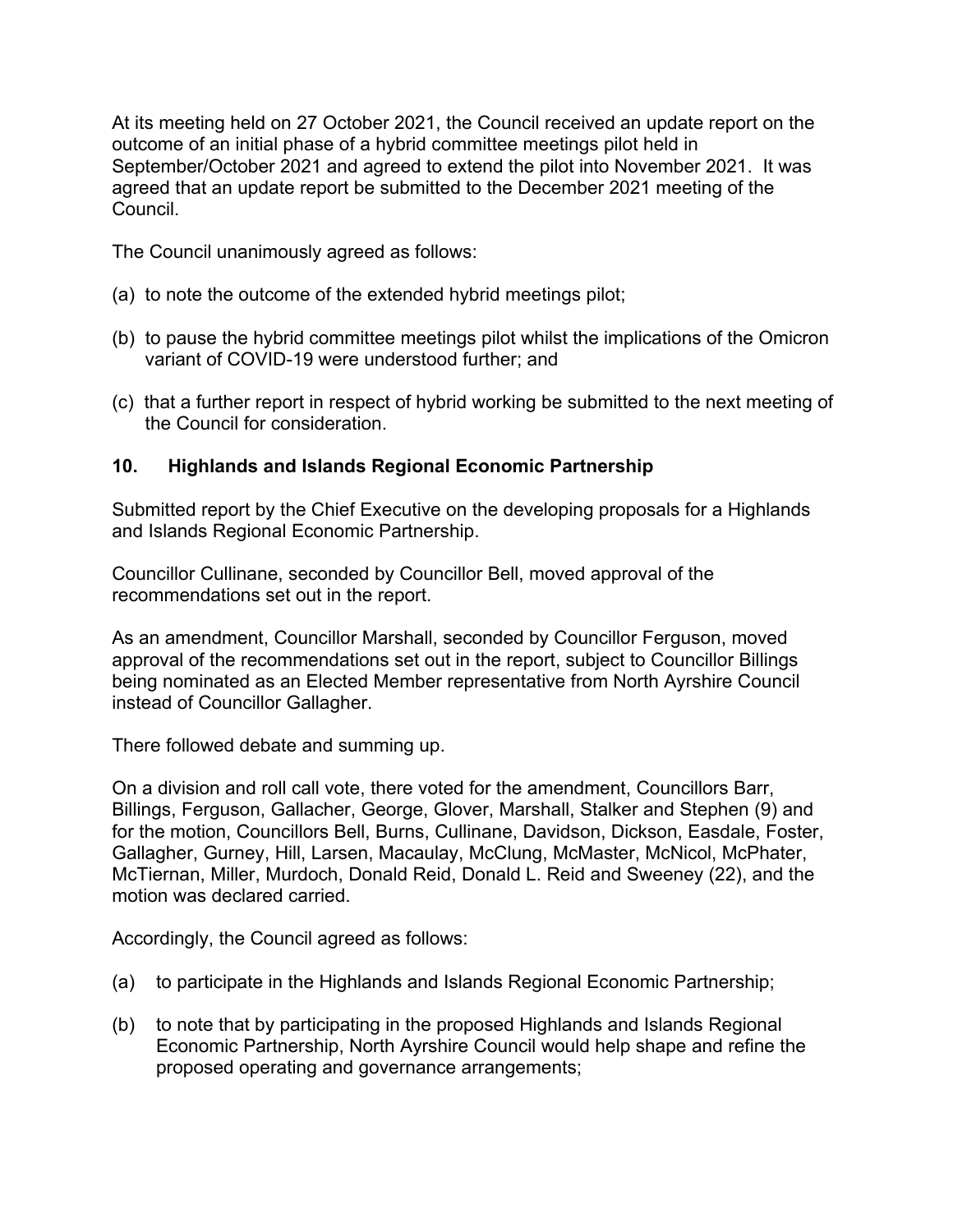- (c) to appoint the Cabinet Member for Post-Covid Renewal and the Islands as the Council's representative on the Partnership; and
- (d) to delegate authority to the Chief Executive to make officer appointments to the Partnership

### **11. The Boundary Commission for Scotland: 2023 Review of UK Parliament Boundaries in Scotland**

Submitted report by the Head of Democratic Services on the Boundary Commission for Scotland's 2023 Review of UK Parliament Constituencies in Scotland.

The Council unanimously agreed as follows:

- (a) to note (i) the Boundary Commission for Scotland's 2023 Review of UK Parliament Constituencies and (ii) that currently the four Ayrshire Parliament Constituencies remained unchanged; and
- (b) to receive further updates as the Review progressed.

## **12. Boundaries Scotland: 2019 Review of Electoral Arrangements**

Submitted report by the Head of Democratic Services on the new electoral arrangements for the North Ayrshire Council area following a review by Boundaries Scotland. The arrangements would come into force in time for the local government elections on 5 May 2022.

Members asked questions, and received clarification, on the following:

- the background to the review process;
- the apparent inclusion of parts of Ardrossan within the Saltcoats and Stevenston ward;
- the timescale for the provision of guidance on the new wards, to facilitate arrangements for campaigning in the 2022 local government elections;
- the impact of the new wards on the level of community representation on the Arran Locality Partnership and arrangements for reviewing this; and
- the position of Blair Park, Dalry in the new ward arrangements.

The Head of Democratic Services undertook to provide (i) requested clarification on the boundary between the Saltcoats and Stevenston ward and the Ardrossan ward; (ii) a briefing note on the new electoral arrangements early in the new year, to guide existing Elected Members and prospective candidates on campaigning in the local government elections; and (iii) clarification on the position of Blair Park in terms of the new electoral arrangements.

Noted.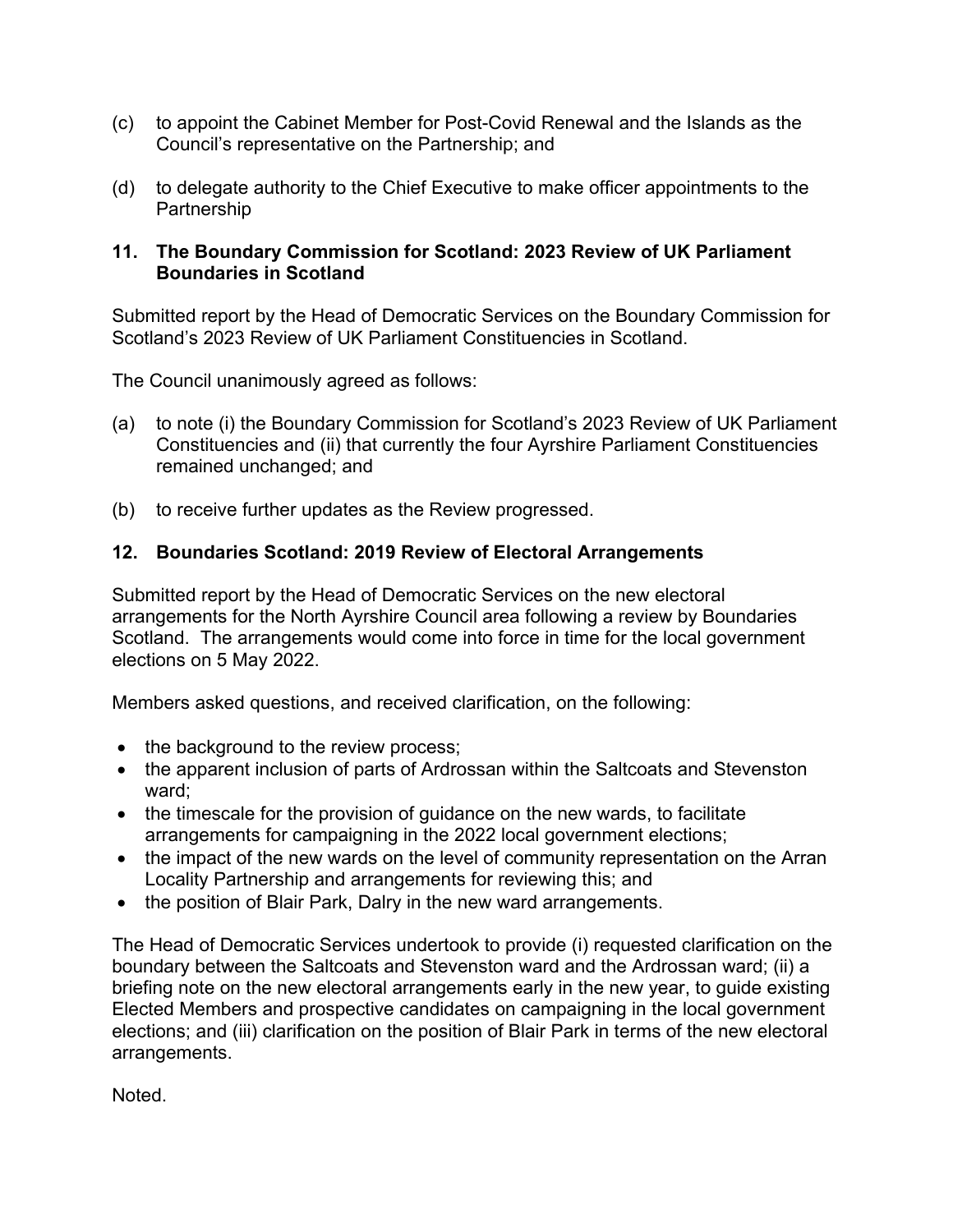# **13. Compulsory Purchase – 2 Montgomerie Road, Saltcoats**

Submitted report by the Head of Democratic Services on the proposed compulsory purchase of the site of the now demolished 2 Montgomerie Road, Saltcoats.

Councillor Cullinane, seconded by Councillor Bell, moved approval of the recommendations set out in the report. There being no amendment, the motion was declared carried.

Accordingly, the Council agreed to make the following resolution:

"That The North Ayrshire Council resolves in exercise of the powers conferred by Section 124 of the Housing (Scotland) Act 1987 and in accordance with the provisions of the Acquisition of Land (Authorisation Procedure) (Scotland) Act 1947 to make a compulsory purchase order to be called "The North Ayrshire Council (2 Montgomerie Road, Saltcoats) Compulsory Purchase Order 2021" to purchase compulsorily ALL and Whole the site of the former dwellinghouse situated at 2 Montgomerie Road, Saltcoats KA21 5DJ shown coloured red on the attached Plan together with those rights in common to the entrance gates, access avenue, drying green and washhouse shown coloured blue on the said Plan specified in the Disposition by the Executor of William Barr recorded GRS(AYR) 2nd September 1970, authorise and instruct a Proper Officer of the Council to sign the Order and Plan on behalf of the Council; affix thereto the Common Seal of the Council; submit the Order and Plan to the Scottish Ministers for confirmation; give the appropriate notice to the owners and occupiers of the subjects, insert the appropriate notice in the local press and certify to the Scottish Ministers that the subjects (a) do not belong to the local authority, (b) have not been acquired by statutory undertakers for the purposes of the undertaking, (c) do not form part of a common or open space (d) are not held inalienably by the National Trust for Scotland; and (e) are not listed as being of special historical or architectural interest under Section 1 of the Planning (Listed Buildings and Conservation Areas) (Scotland) Act 1997, and take all steps necessary to complete the compulsory purchase procedures"

## **14. Questions**

In terms of Standing Order 12, submitted:

(1) a question by Councillor Larsen to the Cabinet Member for Education in the following terms:

"Can the Cabinet Member confirm if any child has been assessed and placed in Early Years at Lockhart Campus?"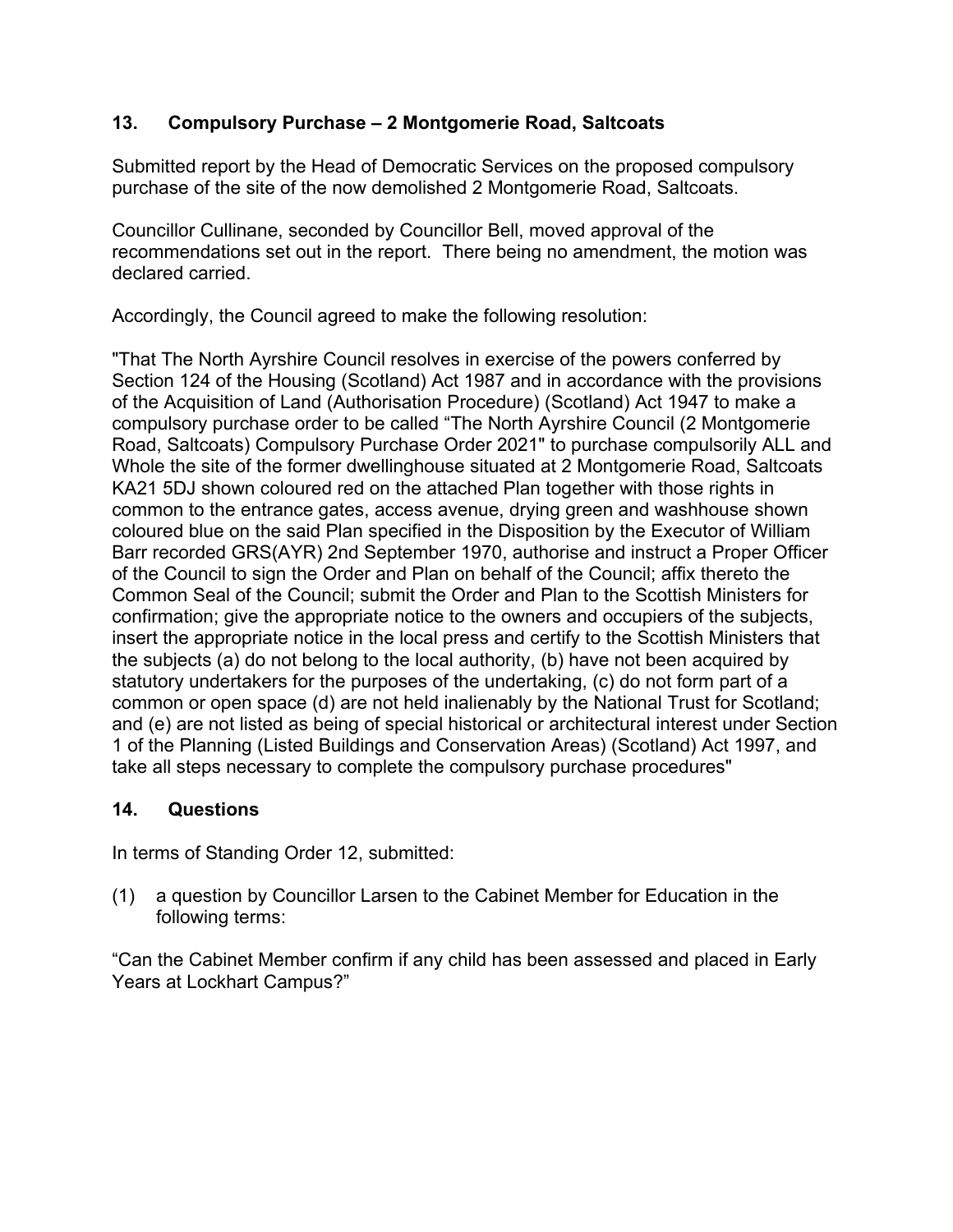Councillor Bell thanked the Member for her question and responded in the following terms:

"Assessment of current need in the early years' population is ongoing and assessment already undertaken has established that, at present, our local early years centres and classes can appropriately meet the needs of the children beginning this stage of their education.

So far this session, around 80 children have been assessed by our Educational Psychology Team to determine their additional support needs and these children are being appropriately supported within their local early years provision. We will continue to assess need in the early years population to determine the most appropriate support. Therefore, no child under the age of 5 is accommodated in Lockhart Campus at this time.

The Lockhart campus can and will continue to be able to accommodate early years children who are assessed as requiring to access this facility in the future and this will continue to be determined on an individual basis as at present.

We are committed to providing inclusive and nurturing learning environments across our early years centres and classes that allow children to flourish, including high quality outdoor spaces, communication-friendly environments, and sensory areas where appropriate. This is supported by ongoing coaching and high-quality training for our staff."

As a supplementary question, Councillor Larsen asked the Cabinet Member to advise what he would do to ensure that the parents of children with additional support needs were informed that early years provision was an option at Lockhart Campus, and to confirm when it would be possible to see the new Lockhart Campus early years uniform.

Councillor Bell responded by noting that all of the children attending the P1 class at Lockhart Campus currently had been appropriately supported in their mainstream early years settings. The Cabinet Member confirmed that the ongoing assessment process would ensure that children continued to be supported appropriately in terms of early year provision and that if and when an early years uniform was required for Lockhart Campus, the children would be involved in designing it.

(2) a question by Councillor Stalker to the Cabinet Member for Green New Deal and Sustainability in the following terms:

"I would like to ask the Cabinet Member for Green New Deal and Sustainability about the progress that has been made with Transport Scotland regarding the former trunk road through Dalry?

A package of improvements was agreed in principle with Transport Scotland in December 2020.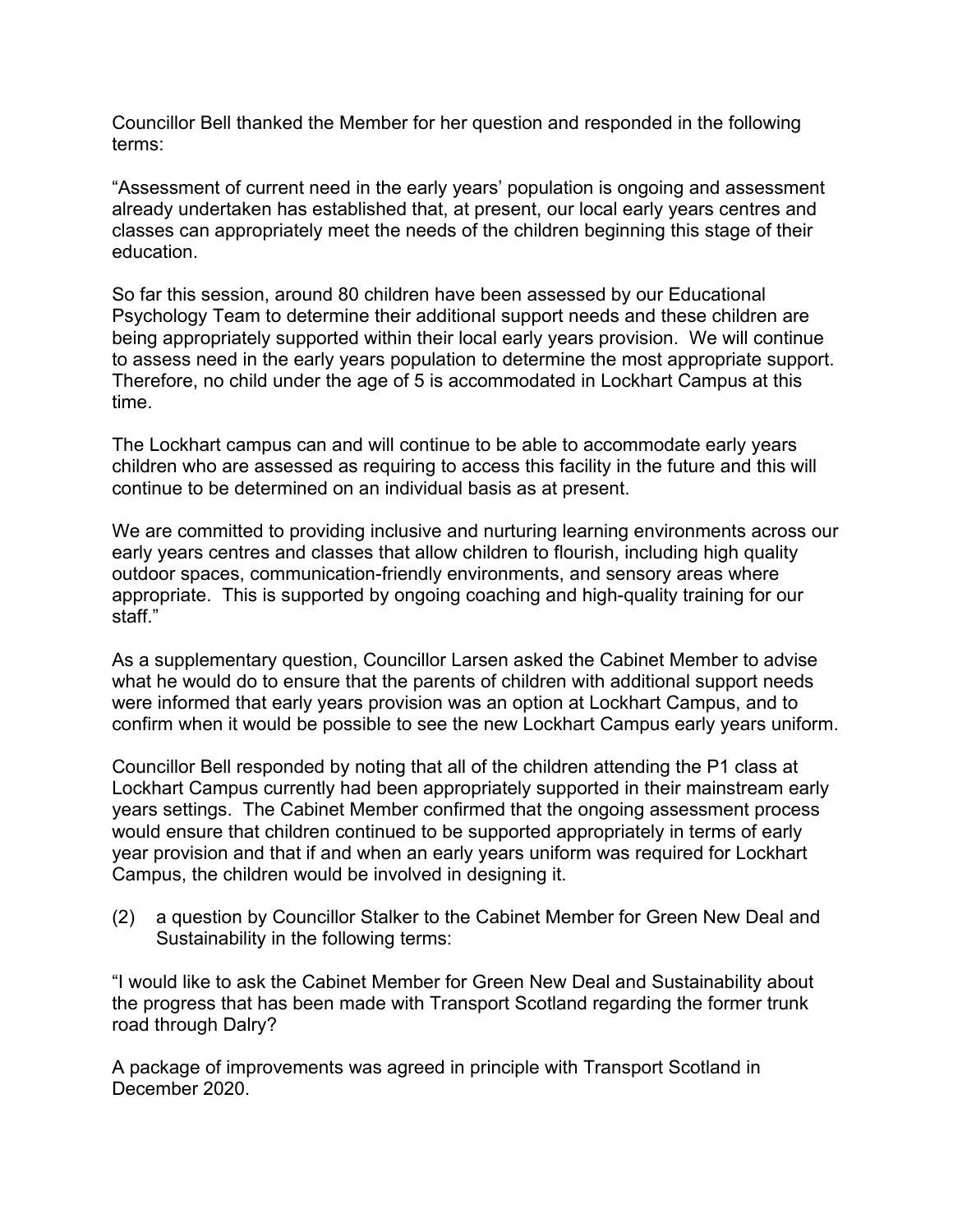As far as I am aware to this date, Transport Scotland have still to formally approve this and release funding to the Council. My fear is with £23.7 million of money from the UK Government's levelling up funding for the B714 now announced, the proposed work of carriageway and footway resurfacing, drainage improvements, lighting and structure improvements and replacement road signage will be side-lined where this work is drastically need to help improve Dalry and which should have been completed before road was handed over to North Ayrshire Council."

In the Cabinet Member's absence, the Leader of the Council thanked the Member for his question and responded in the following terms:

"I can confirm that officers agreed a package of improvements to be undertaken on the former trunk road infrastructure through Dalry in December 2020 with an estimated financial settlement of over £700k. The Chief Executive wrote to his counterpart in Transport Scotland recently to request confirmation of when the funding would be made available to the Council and a response was subsequently received.

The response advises that Transport Scotland's '*legal services are progressing with the drafting of a full and final settlement agreement and…an initial draft will be issued to North Ayrshire Council in the coming weeks. Upon receipt of a signed agreement from North Ayrshire Council, payment of the agreed settlement figure can be processed shortly thereafter.*'

Subject to timely receipt of the funds, it is the Road Service's intention to programme the works to be undertaken during the 2022/23 financial year.

The recently announced £23.7m from the UK Government's levelling up funding for the B714 upgrade will not have any impact on the handover works agreed on the former trunk road through Dalry."

(3) a question by Councillor Marshall to Councillor McPhater in her capacity as a Council appointee on North Ayrshire Ventures Trust, in the following terms:

"Noting that North Ayrshire Venture Trust (NAVT) has agreed to provide a £800,000 funding boost to extend the Ardrossan Marina can the Member provide a list of the funds made by NAVT over the last 3 years by organisation and value?"

Councillor McPhater thanked the Member for his question and made reference to the following written response:

"North Ayrshire Ventures Trust Ltd is a separate entity from the Council and operates two specific funds. The first relates to grants to voluntary, community and social enterprises. From this fund, £709,020 has been awarded during the 3 years to 30 November 2021 to the undernoted list of groups: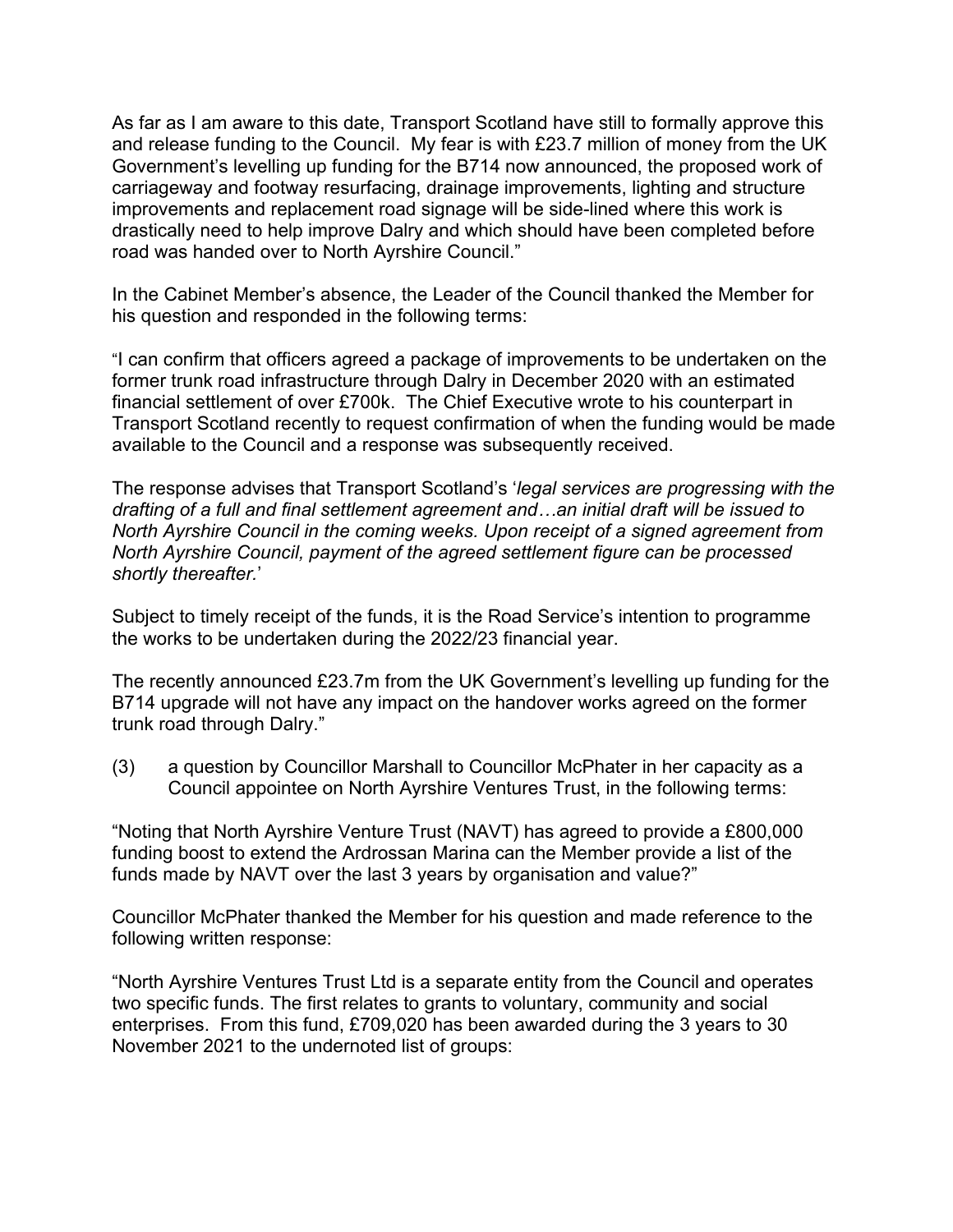| <b>Community Body</b>                    | <b>Total Awarded</b> |  |
|------------------------------------------|----------------------|--|
| 55th Ayrshire Scouts                     | 10,000               |  |
| <b>Irvine Gymnastics Club</b>            | 30,000               |  |
| Kilwinning Bowling Club                  | 30,000               |  |
| Ardrossan Rugby Club                     | 30,000               |  |
| <b>Ardrossan Highland Games</b>          | 10,000               |  |
| <b>Clyde Porpoise</b>                    | 16,000               |  |
| <b>Vineburgh Community Association</b>   | 39,940               |  |
| North Ayrshire Foodbank                  | 30,000               |  |
| <b>WKCI</b>                              | 9,665                |  |
| <b>Castlepark Community Association</b>  | 30,000               |  |
| Lamlash events                           | 10,000               |  |
| <b>Evolution Skatepark</b>               | 30,000               |  |
| Input SCIO                               | 29,046               |  |
| <b>Ayrshire Children's Services CIC</b>  | 30,000               |  |
| <b>MECOCO</b>                            | 30,000               |  |
| <b>Millport Town Hall</b>                | 15,932               |  |
| <b>ACES Woodwynd Community Centre</b>    | 30,000               |  |
| <b>Garnock Rugby Club</b>                | 30,000               |  |
| <b>Irvine Cricket Club</b>               | 30,000               |  |
| <b>Woodside Farm CIC</b>                 | 10,000               |  |
| <b>Cumbrae Community Development Co.</b> | 22,687               |  |
| <b>Radio City</b>                        | 8,250                |  |
| <b>Irvine Sports Club</b>                | 30,000               |  |
| Inspire Motivate Celebrate Saltcoats     | 17,500               |  |
| <b>Cumbrae Wave</b>                      | 30,000               |  |
| <b>COAST</b>                             | 30,000               |  |
| <b>Community Choices</b>                 | 30,000               |  |
| <b>TACT</b>                              | 60,000               |  |
| <b>TOTAL</b>                             | 709,020              |  |

In addition, a further £380,000 was awarded from this fund to North Ayrshire Council to support the following projects:

| <b>Project</b>                        | <b>Total Awarded</b> |
|---------------------------------------|----------------------|
| Green Jobs Fund                       | 250,000              |
| Covid 19 support for Community Groups | 100,000              |
| <b>Events Coordinator</b>             | 30,000               |
| <b>TOTAL</b>                          | 380,000              |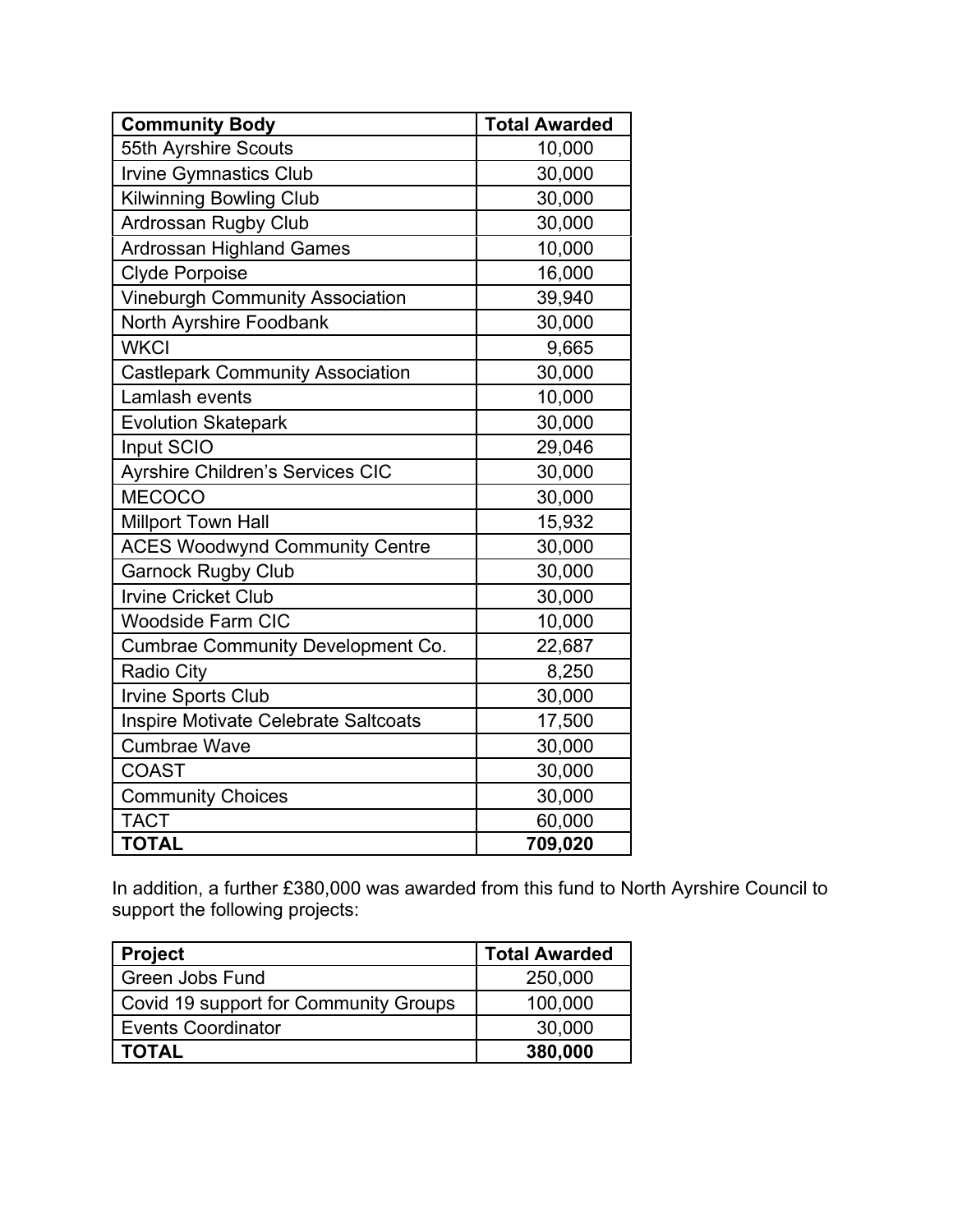The second fund operated by NAVT relates to the disbursement of funds transferred from the former Irvine Bay Regeneration Company to support regeneration capital projects in the area comprising generally Irvine, Stevenston, Saltcoats and Ardrossan.

In addition to those projects which were ongoing at the time of the transfer in 2017, NAVT has awarded a further £3,985,852 to North Ayrshire Council during the 3 years to 30 November 2021 to support the following projects permissible in terms of the funding transfer agreement between Irvine Bay Regeneration and the Council:

| <b>Capital Project</b>                 | <b>Total Awarded</b> |  |
|----------------------------------------|----------------------|--|
| Irvine High Street Public Realm        | 1,375,852            |  |
| Ardrossan Harbour                      | 2,000,000            |  |
| <b>Annickbank Phase 3</b>              | 500,000              |  |
| <b>Repurposing Property Grant Fund</b> | 110,000              |  |
| <b>TOTAL</b>                           | 3,985,582"           |  |

As a supplementary question, Councillor Marshall noted that, while grants to voluntary groups were spread across the whole of North Ayrshire, capital project funding was restricted and sought clarification as to whether funding applications from the North Coast, including for the Largs seafront public toilets, could be considered.

Councillor McPhater responded by undertaking to seek clarification on this matter.

The Head of Democratic Services clarified that funds which had been transferred from the former Irvine Bay Regeneration Company could only be used to support projects within the Irvine Bay area, but undertook to provide further information to Members on the detail of the funding arrangements.

(4) a question by Councillor McNicol to the Leader of the Council in the following terms:

"In November, it was announced that the former Seabank care home in Canal Street, Saltcoats was to become the site of a new national drug rehabilitation facility (subject to planning permission).

Scotland's level of drug-related deaths in the past year was 3.5 times higher than across the UK as a whole, and was higher than any other European country. So I welcome initiatives to tackle drug use, and I appreciate the proposed Specialist Residential Family Unit will help keep families together while treatment is offered to a person suffering from addiction.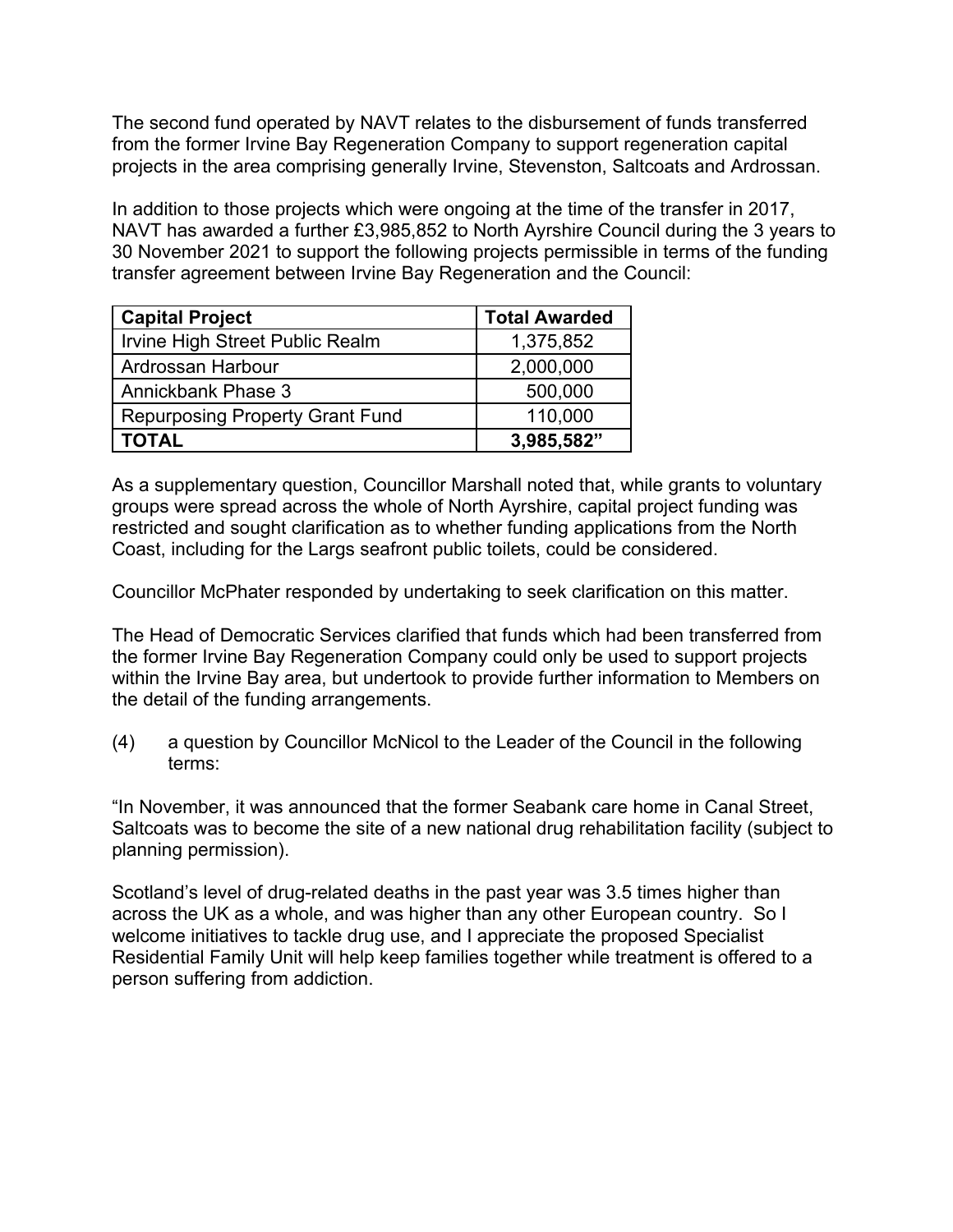My question relates not to the services that will be offered by such a facility, but to the openness, transparency and accountability in this council and how we interact with the people we represent. Will the Leader of the Council inform Members what meetings/discussions took place with Elected Members and North Ayrshire Council officers prior to this decision being made? Will he also inform Members who made the decision and what Consultation was carried out with local Elected Members and residents of Saltcoats prior to this decision?"

Councillor Cullinane thanked the Member for his question and responded in the following terms:

"Angela Constance MSP in her role as the Minister for Drugs Policy announced in Parliament on 3 August this year that there would be a new national residential rehabilitation service developed in North Ayrshire. The facility will specifically support families affected by drug use. The announcement noted that funding had been agreed in principle for the new National Specialist Residential Family Service to be run by the charity and housing association Phoenix Futures and that the service would be based in Saltcoats. At that time, I can confirm that there had been no consultation with the Council, the Alcohol and Drugs Partnership nor the Integration Joint Board in relation to the development, none of which were engaged in, or aware of the development of the proposal and subsequent announcement.

This approach is not conducive to the principles of partnership working between national and local government that we seek to foster and, on that basis, as Leader of North Ayrshire Council, I wrote to the Minister on 10 August to express concerns in this regard. Following the Minister's response on 25 August a meeting was arranged to discuss the development. This meeting took place on 28 October. Present at this meeting, were the Drugs Minister and Scottish Government officials, myself as Council Leader, Craig Hatton as Chief Executive, Councillor Foster as Cabinet Member for Health and Social Care, Caroline Cameron as Director of the HSCP, and a number of representatives from Phoenix Futures were also present.

In response to the question asked there were, therefore, no meetings with Elected Members and North Ayrshire Council officers prior to the decision being made. The Scottish Government made the decision with no consultation with local Elected Members and residents of Saltcoats.

At the meeting on 28 October with the Drugs Minister, I again raised the impact of the lack of communication and consultation and the support North Ayrshire Council could have provided. For example, in working together to identify a suitable location to complement our own regeneration plans for the area and to enable a joined-up response to local enquiries, providing an opportunity for local Elected Members and residents to understand the proposals and their impact.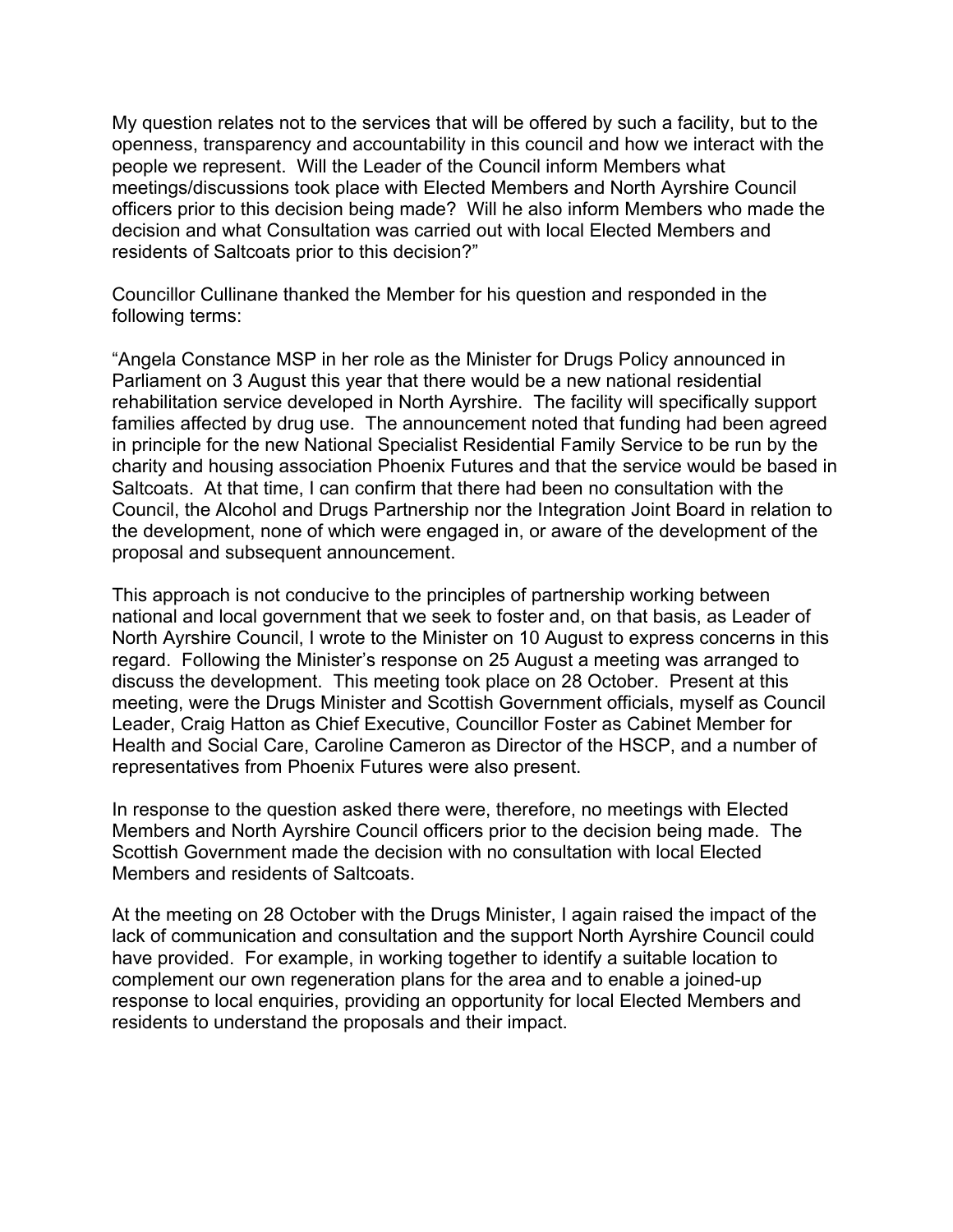It is my understanding that Phoenix Futures have not yet concluded on the purchase of the building. The Health and Social Care Partnership and ADP have subsequently had ongoing engagement with Phoenix Futures on the new facility to scope out the impact on local services, the referral pathways and a communications plan which will include engagement with local Elected Members and the community. Colleagues in the HSCP will continue to positively engage with the provider to ensure the new national facility also meets the needs of local residents"

As a supplementary question, Councillor McNicol asked why local Elected Members were not updated on the outcome of the meeting between the Minister, Phoenix Futures and the Council, and asked for an assurance that local people would have an opportunity to have their concerns addressed before the facility went ahead.

Councillor Cullinane responded by emphasising that the Council had not been involved in developing the proposal, but had emphasised to the Minister and Phoenix Futures the importance of consultation and engagement with local community and had been assured that this would take place once the building had been purchased.

(5) a question by Councillor McNicol to the Leader of the Council in the following terms:

"Since the Ardrossan North Shore Site was decommissioned between 1986 and 1989, the following site investigations have been carried out by North Ayrshire Council and Cunninghame District Council:-

- Ardrossan North Shore Site Investigation Non -Technical Summary, May 2021
- Envirocentre, Ardrossan Development Site 2019 Site Investigation Interpretative Report, August,2019
- Envirocentre Detailed Investigation, Ardrossan Phase 1 (Northern and Southern Corners), April 2011
- Fairhurst, Proposed Developers Package, July 2010
- Envirocentre Detailed Delineation Investigation, Ardrossan Phase 1, December 2008
- Envirocentre Remediation Strategy, Ardrossan Main Site, July 2008
- Envirocentre Draft Remedial Strategy, Ardrossan Former Shell Bitumen Terminal, November 2006
- Mason Evans, Ardrossan Phase II, Hydrocarbon Remediation Report, June 2006
- Arup Revised Conceptual Site Model, September 2006
- Arup, Ardrossan Bitumen Terminal Investigation and Remediation Strategy, March 2001
- Shell UK Ltd, Ardrossan Bitumen Terminal, Risk Assessment Report, May 2000
- Shell UK Ltd, Ardrossan Bitumen Terminal, Factual Report Volume 1, Text and Figures, 1999
- Raeburn Drilling & Geotechnical, Report on Ground Investigation, July 1995 and
- Fairhurst, 20800 Shell Bitumen, Ardrossan, Treatment of Contamination, July 1991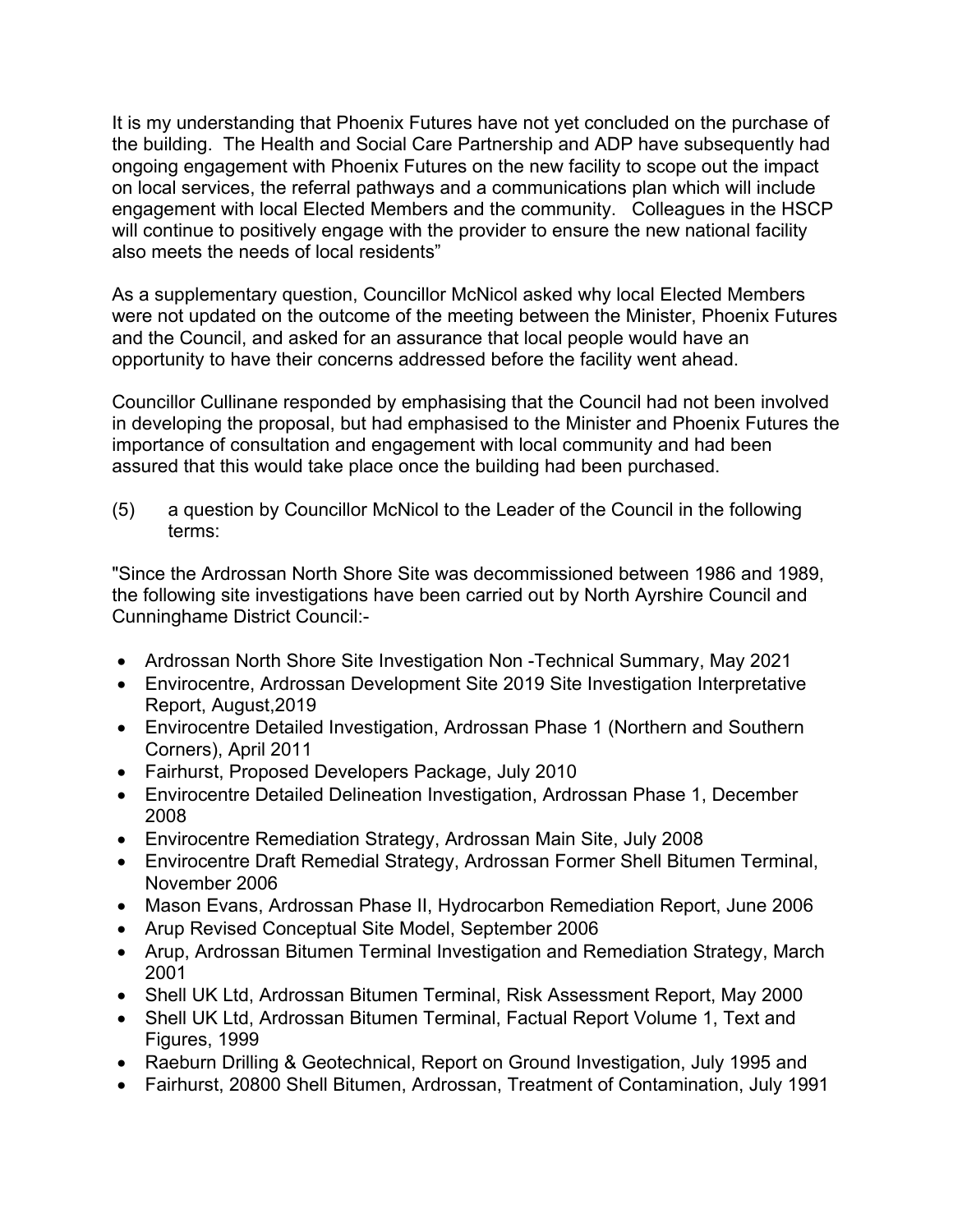Additional works carried out in 2020 and 2021 include:-

- Environmental monitoring competed in 2020
- Production of Remedial Strategy Document completed in 2020
- Assessment of existing soil stockpiles on site completed in 2021
- Assessment of sediment quality in adjacent proposed marina development area with respect to potential use as infill on the Ardrossan North Shore Site completed in February 2021
- Site investigation works of the Coast to Coast site which is to form part of the development site, completed in April, 2021

Will the Leader of the Council inform Members of the cost to North Ayrshire Council since 1996 and previously Cunninghame District Council, of all Site Investigations (as detailed above) carried out by Companies on the North Shore Site, Ardrossan since the site was vacated by Shell UK Ltd in 1986? Will he also inform Members of the cost to decontaminate the North Shore site prior to the commencement of any works?"

Councillor Cullinane thanked the Member for his question and responded in the following terms:

"The list of previous studies undertaken into ground conditions at the North Shore site illustrates how extensive our understanding is of site conditions. However, the majority of these were undertaken prior to the Council taking ownership of the site in 2020 with the cost met by Shell, Peel Land and Property or the Irvine Bay Regeneration Company.

Works since that point have included site investigations, environmental monitoring, the development of a remediation strategy, assessment of stockpiles, assessment of sediment quality, investigations of the Coast to Coast bus garage site, meetings with local Members and residents, habitat surveys, the development of an environmental impact assessment and of a specification or tender package for the works. The total cost to the Council of these investigations and associated recommendations has been £160,114.

The cost of decontamination works will be confirmed in Spring 2022 on the award of a contract for the works. The tender package for the works was issued on 1 December, and a planning application submitted on 29 November."

The Leader concluded his written response by referring to the Member's repeated leading questions on a range of issues relating to the development of the North Shore and asserting that it was time for Councillor McNicol to state whether he would oppose any development at this location, regardless of the facts presented.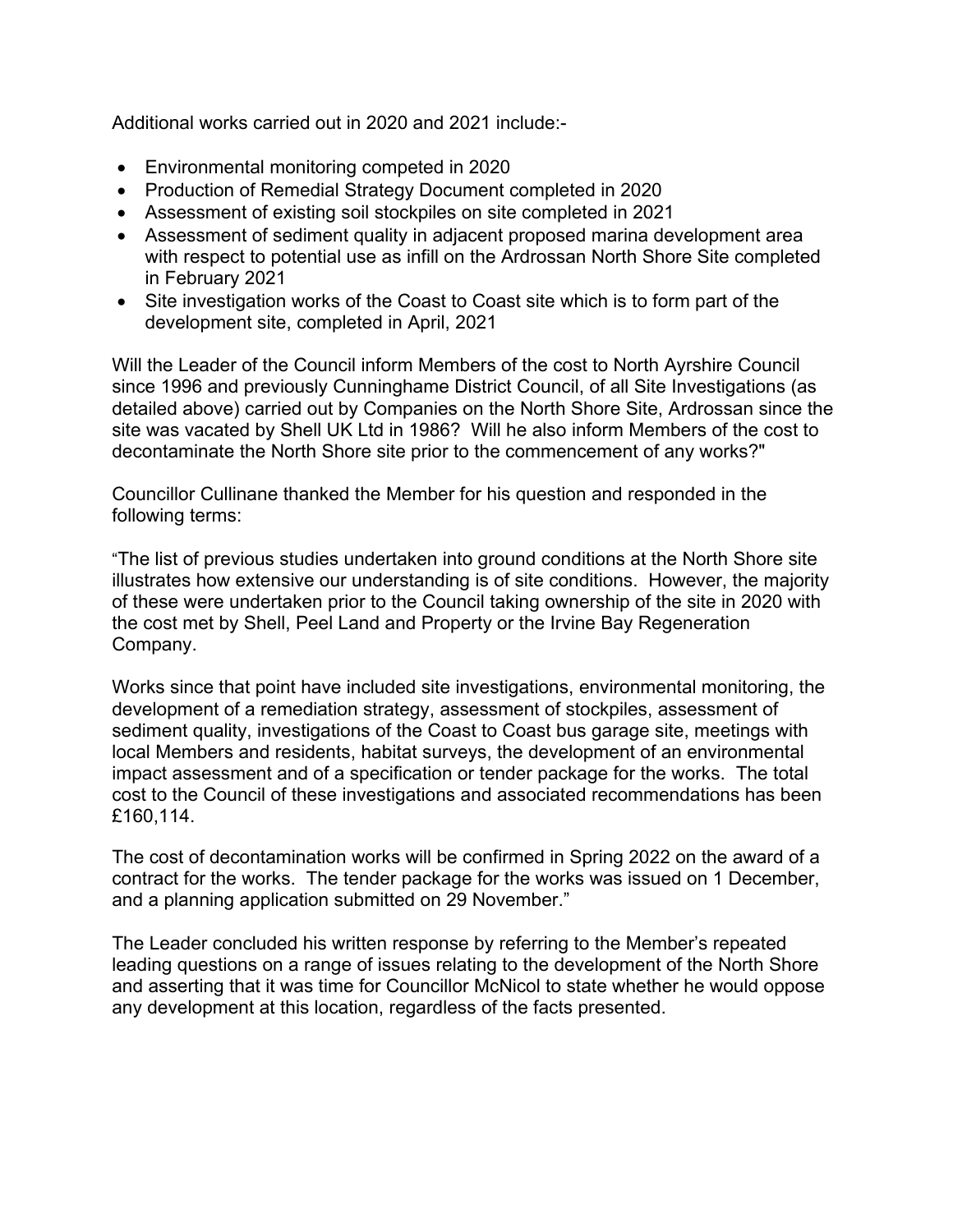As a supplementary question, Councillor McNicol, clarified that he was not against a new school but was against the site and, referring to clauses within the Ardrossan Community Campus project 'Employer's Requirements' document and to contaminants referred to in the Site Investigation report, asked whether the Leader and his Administration would accept less than a guarantee that the site was 100% free of known toxins before embarking on a plan to build two schools and a leisure facility there.

Councillor Cullinane responded by referring to numerous assurances he previously made with regard to an appropriate remediation strategy for the site and expressing concern that the Member's stated objection to the site might preclude him from taking part in consideration of the matter when it came before the Planning Committee.

(6) a question by Councillor Ferguson to the Cabinet Member for Education in the following terms:

"To ask the Cabinet portfolio holder for Education how many teachers and school support staff have raised serious concerns with NAC over the last 3 years in relation to online abuse? (Please provide a year-on-year breakdown of possible)."

Councillor Bell thanked the Member for his question and responded in the following terms:

"North Ayrshire Council treats any abuse of staff seriously and seeks to respond accordingly. We do not gather statistical data to offer in relation to online abuse of teachers and school support staff however we do respond to any complaint or concern raised by a member of our staff.

In general, staff in schools will approach their Head Teacher or Head of Centre with any concern. The Head might be able to investigate, dependent on the circumstances and information available, but would certainly be able to offer support and advice. If it is found that the online abuse is coming from another member of staff, then there are policies to protect individuals who are subject to this abuse. The individual has recourse to the Dignity and Respect at Work Policy and Grievance procedure.

Occasionally, parents will post unfair and ill-informed information online. When schools are made aware, they will invite that parent to discuss their concerns and seek to reach a resolution.

If a pupil is found to be the culprit, the school's response will be in line with policy and take into account individual circumstances.

Furthermore, like every other citizen, any member of staff can contact the police who can investigate and who can ask social media channels and online platforms to divulge information about users."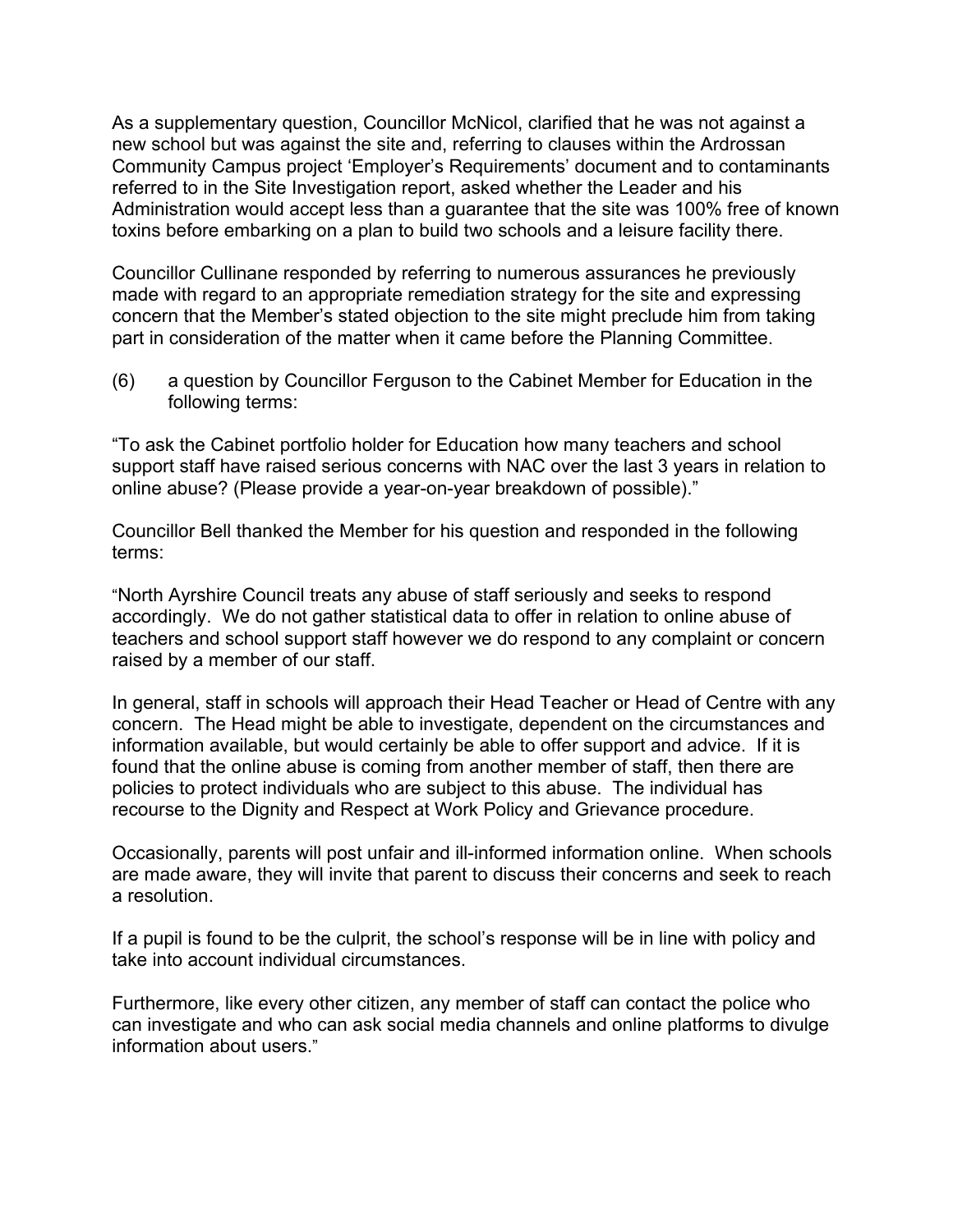As a supplementary question, Councillor Ferguson referred to a report from School Leaders Scotland about some concerning TikTok videos which had been reported to Police Scotland, and asked whether the Cabinet Member would have a discussion with Education about reminding students about the dangers of TikTok and its appropriate use.

Councillor Bell responded by confirming that he would ask Education to provide more information to pupils about the dangers of social media to seek to ensure that it was used with respect for others.

(7) a question by Councillor Ferguson to the Cabinet Member for Health and Social Care in the following terms:

"To ask the Cabinet portfolio holder for Health and Social Care what contingencies have been put in place to support NHS Ayrshire and Arran over the winter period in the event of a 'Code Black'?"

Councillor Foster thanked the Member for his question and responded in the following terms:

"A Code Black scenario is where there is a risk to patient safety due to hospitals being at full capacity and under those conditions the NHS may postpone planned operations and appointments to so that staff can concentrate on the demand for urgent care. On 28th October 2021, NHS Ayrshire and Arran enacted their Full Capacity Protocol across both Crosshouse and Ayr Acute Hospitals. The triggers for enacting the protocol are similar to those in a Code Black scenario, i.e. patients with long waits for beds, delays in ambulance handovers, insufficient bed capacity to meet demand, all areas of the hospital full with additional patients placed in areas they would not normally be cared for, critical care capacity reached and a number of patients medically fit for discharge awaiting social care or awaiting a transfer to a downstream or community hospital bed. Pressures across the care system are the greatest they have ever been at any point during the pandemic. We are undoubtedly both at a local and national level heading towards the most challenging winter our health and social care services will face. All available resources are currently being deployed.

The HSCP are continuing to work tirelessly to support the acute hospitals to reduce delayed transfers of care by prioritising timely access to social care. The factors currently putting pressure on the acute hospitals include a combination of patients presenting at hospital more acutely unwell and requiring support with complex needs, workforce challenges, high occupancy levels due to demand and people experiencing delays in the availability of social care. There are very similar pressures being experienced across the rest of our community-based health and social care services.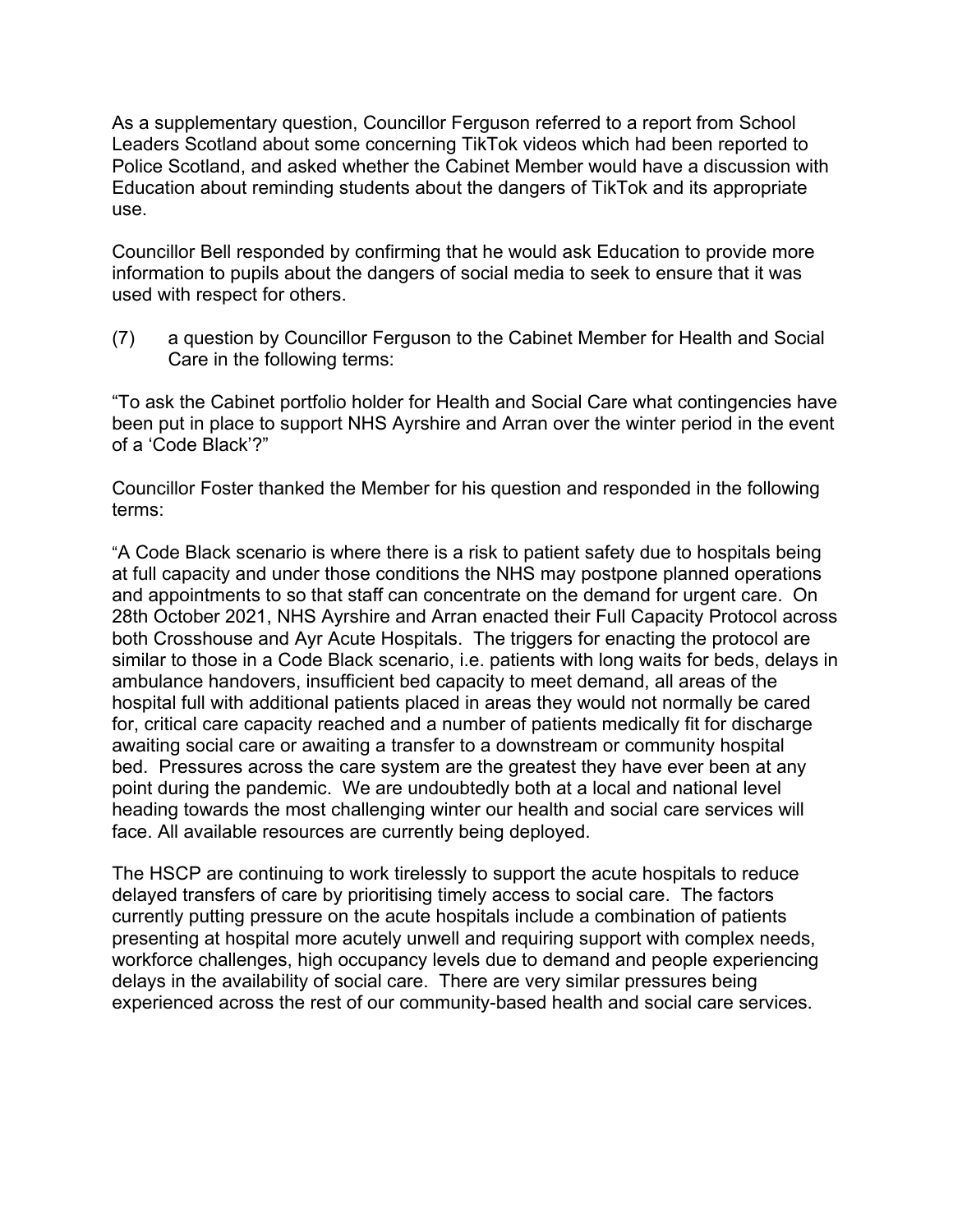In support of winter pressures, new investment of £300million in hospital and community care has been announced by the Scottish Government. The funding is focussed on four main areas – Maximising Capacity, Ensuring Staff Wellbeing, Ensuring System Flow and Improving Outcomes with the overarching aim being to reduce risks in community settings and supporting flow through acute hospitals. The funding is to support a range of measures to maximise capacity in hospitals and primary care, to reduce delayed discharges, improve pay for social care staff, and to ensure those in the community awaiting support receive effective and responsive care. Specific funding allocations were communicated to HSCPs on 4 November, with a total of £3.4million allocated to North Ayrshire specifically for interim care, Multi-Disciplinary Teams and Care at Home capacity.

The Partnership has developed a North Ayrshire winter plan in line with the funding allocation which will be presented for IJB approval on 16 December. The funding and new investment is welcomed, particularly in relation to community services, and this will allow the IJB to take a longer-term position to increase capacity across our system and to invest in services which focus on early intervention and prevention and the alternatives to hospital admission. However, expectations require to be managed in relation to how quickly this will have a noticeable impact on our health and social care system, as the investment is reliant on successful recruitment. Particularly, as there is ongoing recruitment underway across services including acute hospitals, community health and social care services (including commissioned providers), mental health, addictions, vaccinations and testing and primary care with all parts of the health and care system drawing on the same pool of candidates.

Prior to the allocation of funding, for some time now the Partnership has been proactively accelerating recruitment across a number of priority areas, including care at home, the nursing workforce and mental health services. For example, in Care at Home, there have been 12 face-to-face recruitment events since early September and there are further events planned over December and January. Workforce is a key priority in addressing the demand on services and we have been proactively recruiting into services. So far, the Partnership has had some success in areas as result; however, the impact is incremental and in many cases the progress in growing teams has been more than offset by increased demand, high turnover of staff due to the number of alternative job opportunities and the inability for commissioned care providers to recruit and retain a sustainable workforce.

The continued focus of the Partnership and IJB as we move into winter, is to continue to support the hospitals to return to delivering on patient safety and quality requirements. This will be supported through pro-active recruitment to build service capacity and by positively working across our health and care system to maximise all capacity, for example by the use of interim care solutions.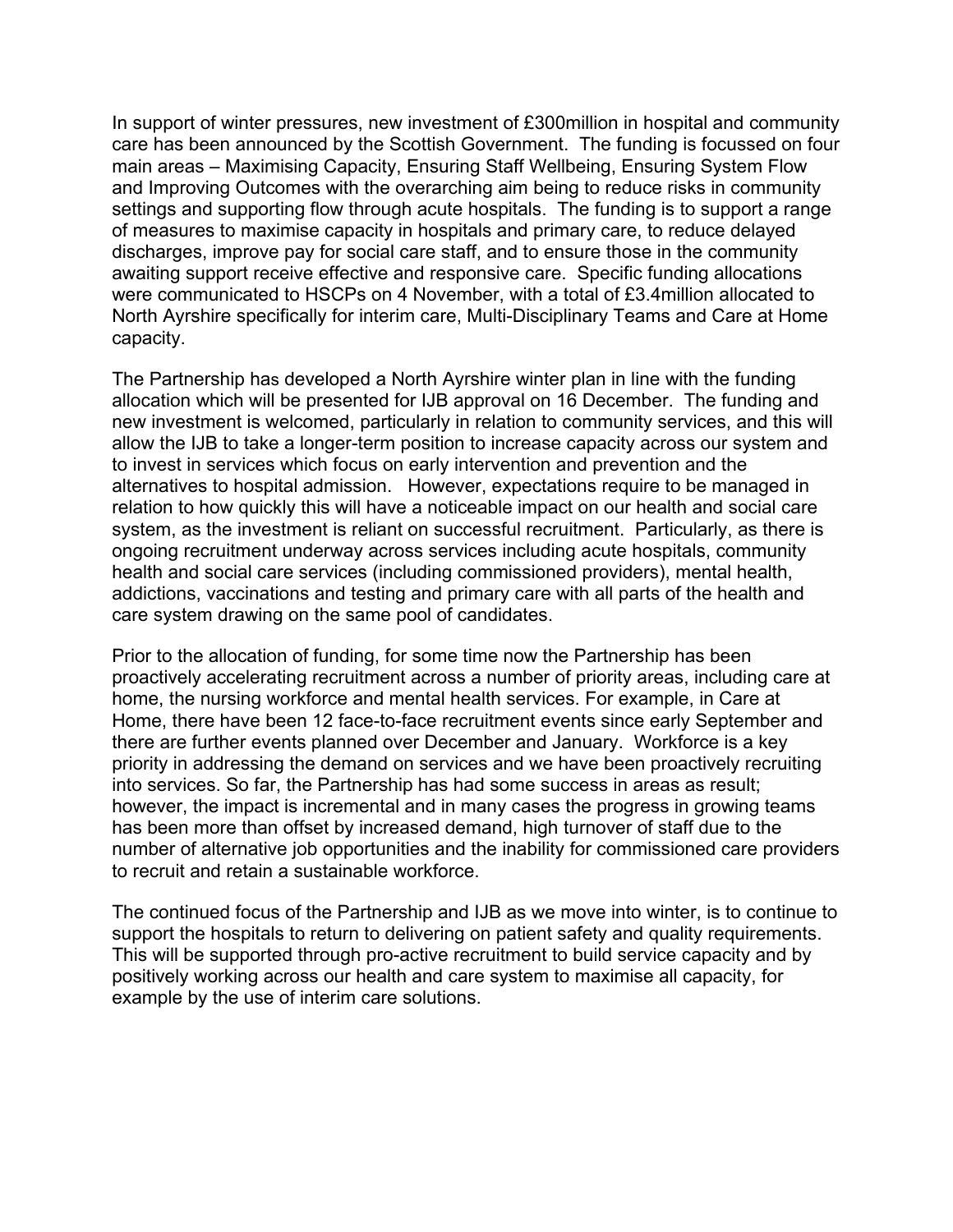As Cabinet Portfolio Member for Health and Social Care, I would like to take the opportunity to acknowledge the tremendous efforts of staff across the Health and Social Care Partnership who have been under immense pressure for a sustained period, whilst continuing to deliver services with professionalism and dedication. The workforce is our greatest asset and growing and retaining their skills and experience will be the key to addressing the current and future pressures as we head into one of the most difficult winter periods."

As a supplementary question, Councillor Ferguson, having recorded his own appreciation of the work of all NHS staff during the pandemic, referred to recent pressures experienced by A&E services in Lanarkshire and asked if there were appropriate contingency arrangements in place, potentially including access to Army personnel, to cover a similar situation in Ayrshire and Arran.

Councillor Foster responded by confirming that there were weekly meetings between senior managers from the HSCP and NHS, including involvement by the Minister, and that improving flow through the hospital was a priority as winter impacted on A&E services.

(8) a question by Councillor Donald L. Reid to the Cabinet Member for Green New Deal and Sustainability in the following terms:

"What explorations have taken place within NAC regarding the legal mechanisms that might require owners of retail properties which are closed (and in truth simply abandoned, often for several years) in North Ayrshire, to encourage them to maintain their properties to a reasonable standard; and in terms of payments of business rates, what concessions are made for retail property owners who allow their properties to remain empty resulting in them degrading and bringing what has been described as 'an air of despondence' to many town centres in North Ayrshire?"

In the Cabinet Member's absence, the Leader of the Council thanked the Member for his question and responded in the following terms:

"The Council, as Planning Authority, has no powers to encourage the upkeep of vacant retail properties. Should the condition of a property deteriorate to a point where it is considered to adversely affect the amenity of the area, the Planning Authority, at that point, can require the owner to take steps to abate the harm. This must be the minimum necessary required to abate the harm. Should the owner not take the minimum steps, the Council can carry out the works itself and seek its costs from the property. There is also a right of appeal against such action.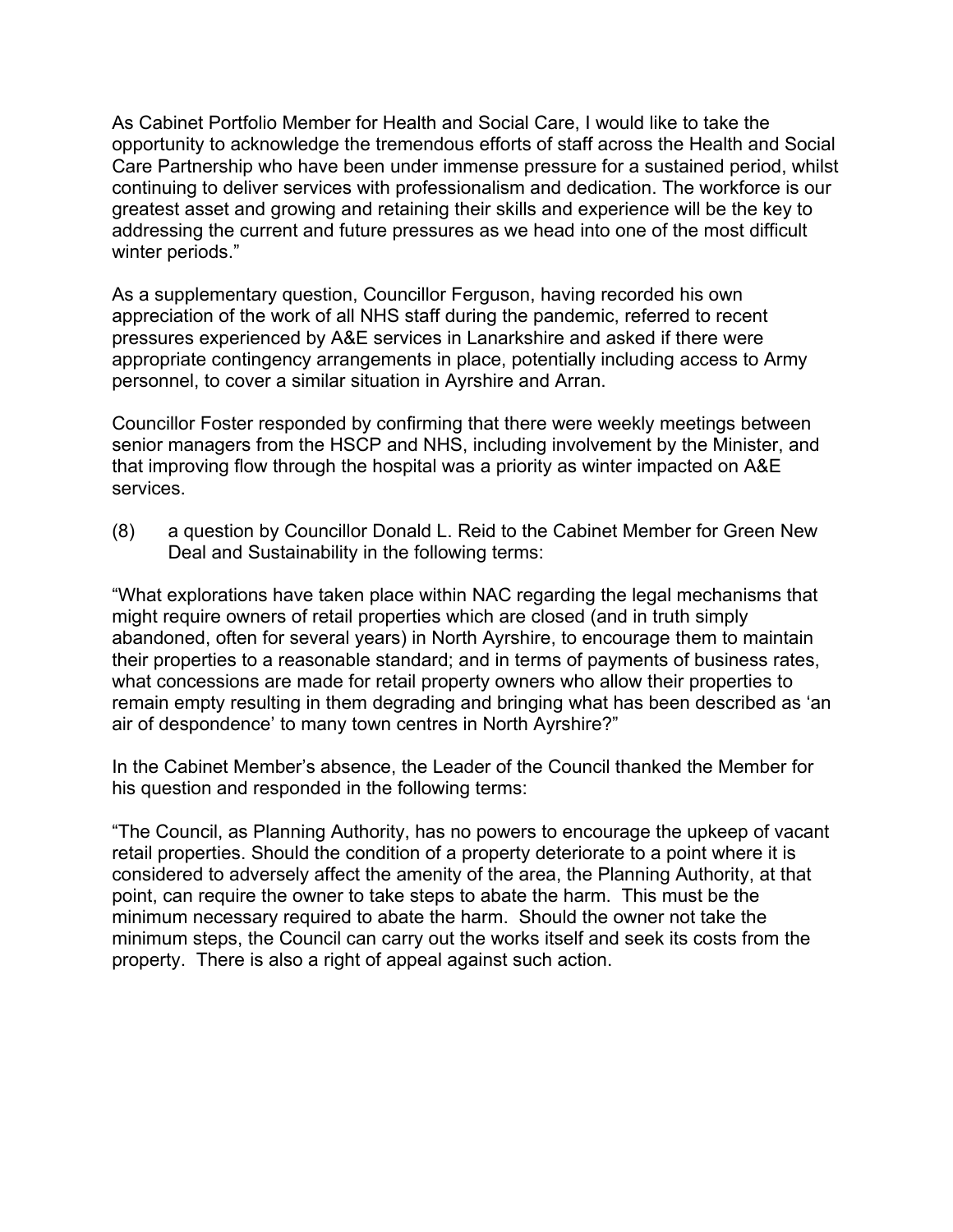Protective Services often have to deal with the issues resulting from properties, including retail premises, which have been closed for some time and are suffering from the effects of little or no maintenance. Where such properties present a danger to the public, the Council's Protective Services Team will try to establish the current owners and work with them in order to remove or reduce the danger, but if this isn't possible, they will carry out the work and attempt to recover any costs incurred. Unfortunately, the powers available to Protective Services, which include Building, Public Health and Environmental Health legislation, do not solely address the many issues that such properties present within town centres.

Regarding business rates: these are controlled by the Scottish Government. Discounts are applied follows:

- 50% discount for unoccupied properties for the first three months of vacancy and 10% discount thereafter
- 100% discount for unoccupied listed buildings
- 100% discount for unoccupied buildings in receipt of a valid building warrant from the date of issue of the warrant until this lapses

The recently launched Repurposing Property Grant Fund, was created to help support landowners and community groups to bring back vacant land and properties to use. This is a key strand of the Council's Community Wealth Building Strategy and Regeneration Delivery Plan and long-term plans to regenerate the area. It aims to reinvigorate discussion on vacant and derelict sites and bring redundant properties back into positive use. Through this approach, the Council will work closely with landowners and community groups to make the most of local assets.

The Fund has been promoted widely to encourage applications and approaches have been made to several community organisations and town centre property owners to raise their awareness of the Fund. The first phase of the Fund totals £200,000 and will allow landowners or community groups to carry out feasibility studies to identify potential options for the sites and their viability. The potential for further stages of the Fund to support project delivery following the feasibility stage will be informed by the outcome of the first round.

The Council is also reviewing its current commercial portfolio including empty shop units in some of our towns and how these can be re-purposed for non-retail use. Work by officers is underway that will inform new plans to be brought forward in the new year that maximise Community Wealth Building opportunities and result in empty retail units being brought back into re-use."

As a supplementary question, Councillor Donald L. Reid asked whether, given the inordinately large number of vacant or derelict properties in Beith and Kilbirnie, consideration could be given, if the opportunity arose, to the compulsory purchase of at least some of these buildings or to making buildings available for social housing.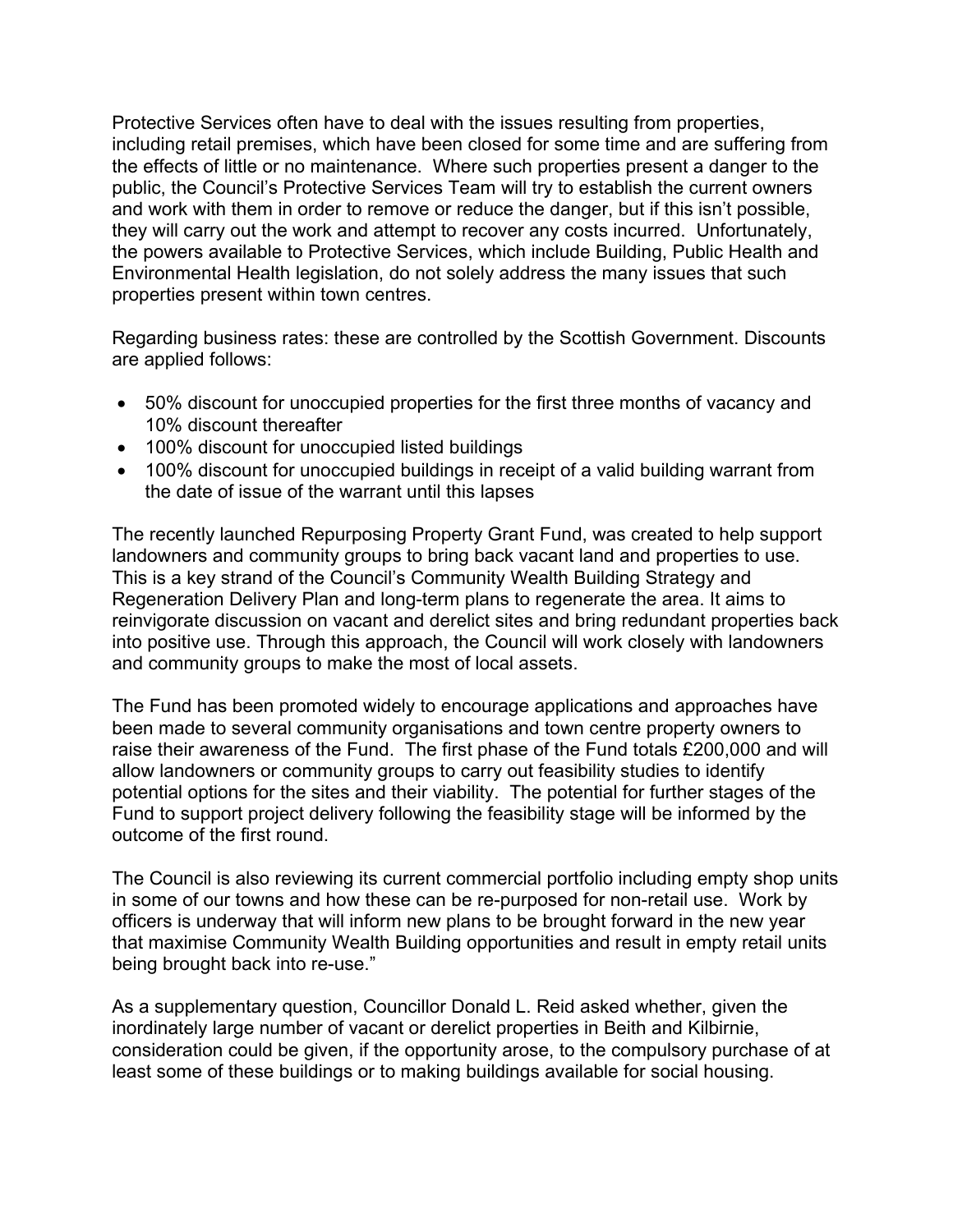Councillor Cullinane responded by referring to site visits undertaken by the Regeneration Team together with local ward Members and confirmed that the outcome of these would be taken forward.

(9) a question by Councillor Donald L. Reid to the Cabinet Member for Green New Deal and Sustainability in the following terms:

"There is great interest in the extension of National Cycle Route 7 from Kilbirnie to Dalry and I am aware of some level of progress by North Ayrshire Council on this issue. Can a brief update be provided on the current situation?"

In the Cabinet Member's absence, the Leader of the Council thanked the Member for his question and responded in the following terms:

"The existing alignment of National Cycle Network Route 7 from Dalry to Kilbirnie uses unrestricted rural roads. The Council and Community share a longstanding aspiration to identify an alternative off-road alignment for the route. Feasibility work has been undertaken but delivery has not been achieved to date.

A potential new alignment was identified by a member of the community in August 2020. This was supported by the 'Garnock Valley Moving Around' committee. Details of this route were shared with the Council in August 2020 and considered at the Garnock Valley Locality Partnership meeting on 15 September 2020. At this meeting it was agreed that North Ayrshire Council would approach Sustrans with view to securing the funding required to appoint a suitable transportation consultancy to review the feasibility of this new route.

The proposal was received positively by Sustrans who subsequently applied to Transport Scotland for the funding to undertake the study. Sustrans received confirmation of the award on 1 July 2021. North Ayrshire Council staff worked with Sustrans to prepare a brief for the competitive tender of study. This process was won by AECOM.

An inception meeting took place on 15 November 2021 and an initial site walkover took place on 30 November 2021. This involved representatives of the AECOM team, North Ayrshire Active Travel team and Dalry Community Council.

Landowners have been informed of the study and in-person meetings are planned for January 2022. These will discuss options and better understand any concerns that landowners may have. Feedback from landowners will shape preliminary designs which will be worked up and taken back to them for further discussion.

In the early stages of the study, AECOM will focus on:

• Consideration of viable options to cross private landowners' fields that would not negatively impact farm operations;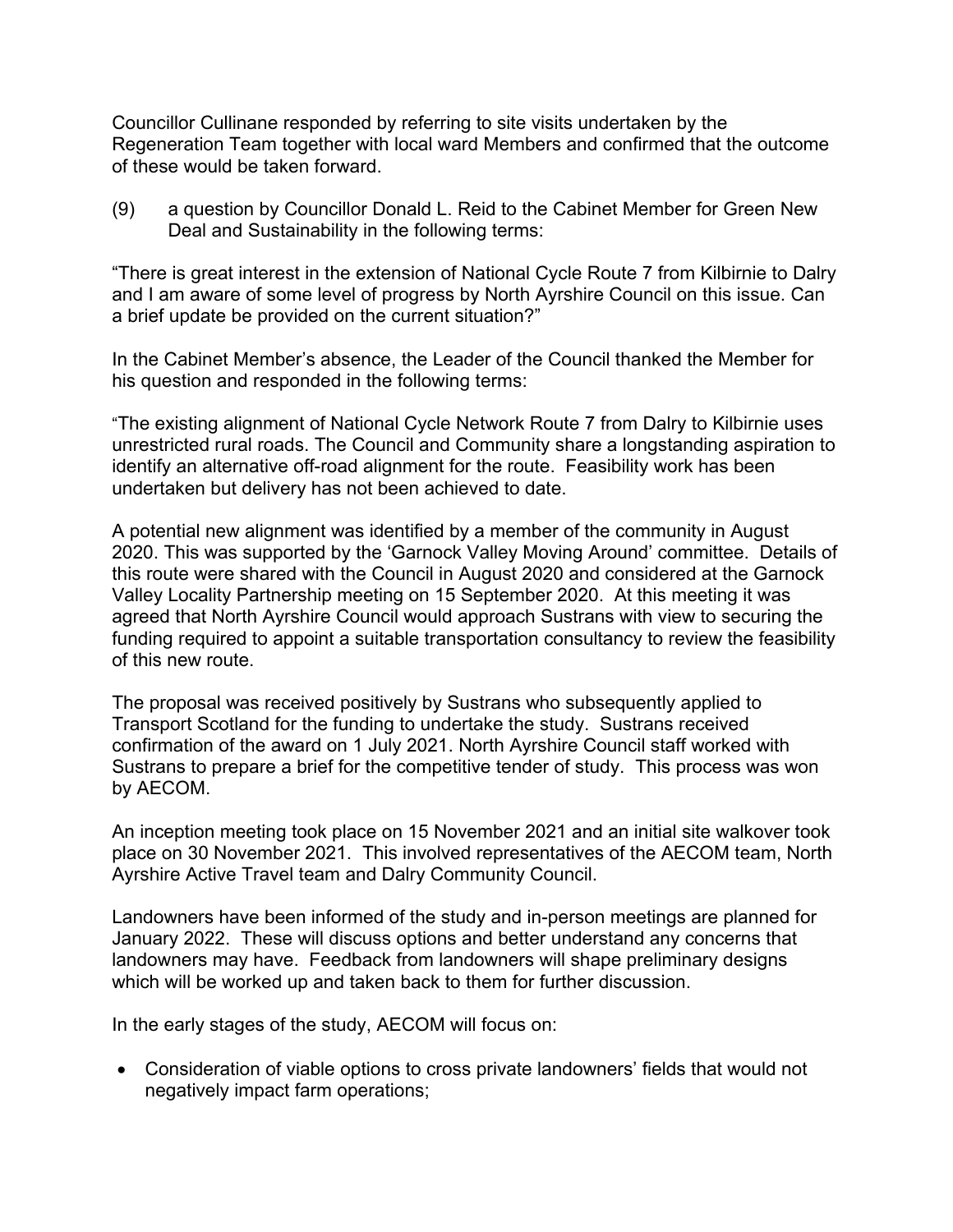- Flood risk management; and
- Initial negotiations with Network Rail, as the identified route requires to utilise an existing underpass under the live train line

The North Ayrshire Active Travel team will report and provide project updates through the Garnock Valley 'Moving Around' sub-group of the Locality Partnership, as the project progresses."

In terms of Standing Order 5.7, the Depute Provost agreed that the meeting be adjourned at 3.30 p.m. for a short comfort break, reconvening at 3.45 p.m. with the same Members and officers present and in attendance.

(10) a question by Councillor Stephen to the Leader of the Council in the following terms:

"What dialogue has the Leader had with the Scottish Government regarding the fairer funding for North Ayrshire Council? The Scottish Conservatives have repeatedly called on fairer funding for all councils"

Councillor Cullinane thanked the Member for her question and responded verbally. The Leader questioned any attempt to write Austerity out of the history books and referred to the level of cuts the Council had had imposed on it since 2010. He advised that, every year, his Administration lobbied for a fair settlement for North Ayrshire Council and local government in general, and advised that it was the Labour Administration which had refused to accept the cuts offered in the 2017/18 settlement, leading to changes in the Scottish Government's approach. The Leader advised that, annually, he wrote to the Finance Minister in advance of the budget; supported COSLA's national campaign for fair funding for local government; and took the opportunity to express the need for fairer funding whenever he engaged with Ministers, including the most recent meeting with the Local Government Secretary, Shona Robinson MSP.

(11) a question by Councillor Marshall to the Leader of the Council in the following terms:

**"**Given that are circa 375 Procurement Cards issued to staff who are employed by North Ayrshire Council can the Leader confirm what policies and training arrangements are in place for staff and that the cards are being used in line with Community Wealth Building objectives?"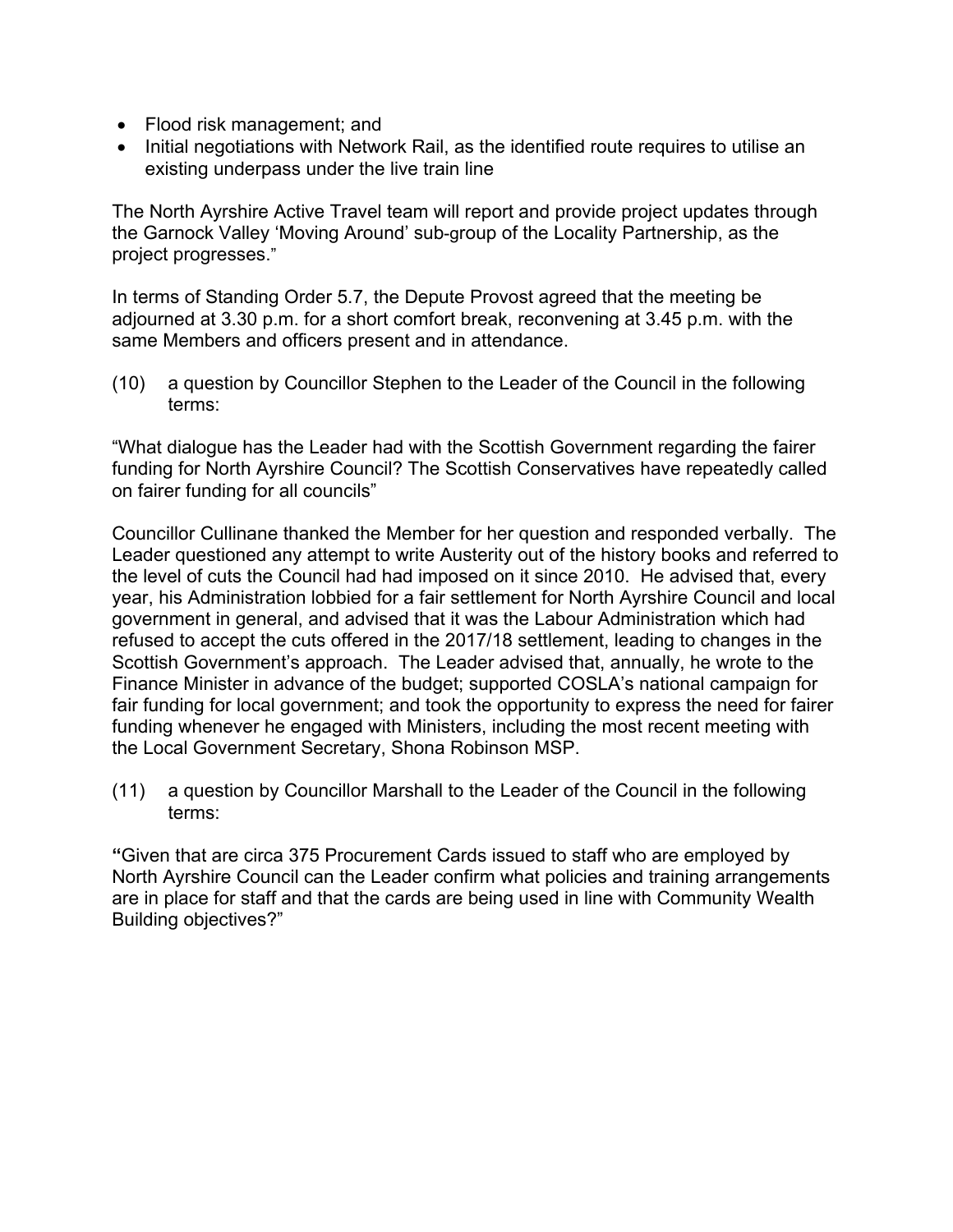Councillor Cullinane thanked the Member for his question and responded in the following terms:

"Procurement cards offer a more flexible and timely route for the procurement of lower level goods and services across the Council. Since they were introduced, this has had the benefit of reducing the number of transactions which in many instances would otherwise have been purchased via petty cash, where physical cash handling brings its own risks. It is recognised, however, that the use of Procurement cards comes with responsibility for cardholders, approvers and administrators.

In terms of training and guidance, all users require to operate procurement cards in accordance with the published Procurement Card policies and procedures guide which includes key information around responsibilities, controls and available support and comply with the Council's Standing Orders relating to contracts. In addition, operational support for cardholders and approvers is delivered through 2 iLearn on-line training modules.

It should also be stressed that if any inappropriate use of procurement cards is found to have taken place, these matters will be dealt with in accordance with the Council's disciplinary procedures and may also result in criminal proceedings.

From a Community Wealth Building perspective, procurement is one of the key pillars of the CWB Strategy. The Council's Business Development Team actively engage with North Ayrshire businesses, be it through training and support around Council quick quotes, tender or framework opportunities. Spend through procurement cards also contributes to these objectives."

As a supplementary question, Councillor Marshall referred to the difficulty of controlling spend on Procurement Cards and to the number of cards held by various schools and Services, and asked whether it was time to review the use of procurement cards and reduce the number in circulation.

Councillor Cullinane responded by advising that this was an operational matter and that no report on Procurement Cards had been brought to Cabinet in the last five years. The Leader noted that the issue of Procurement Cards had been raised at Audit and Scrutiny and suggested that this committee was the appropriate vehicle for undertaking scrutiny. He noted that if Audit and Scrutiny recommended a change of approach, the Cabinet would consider it.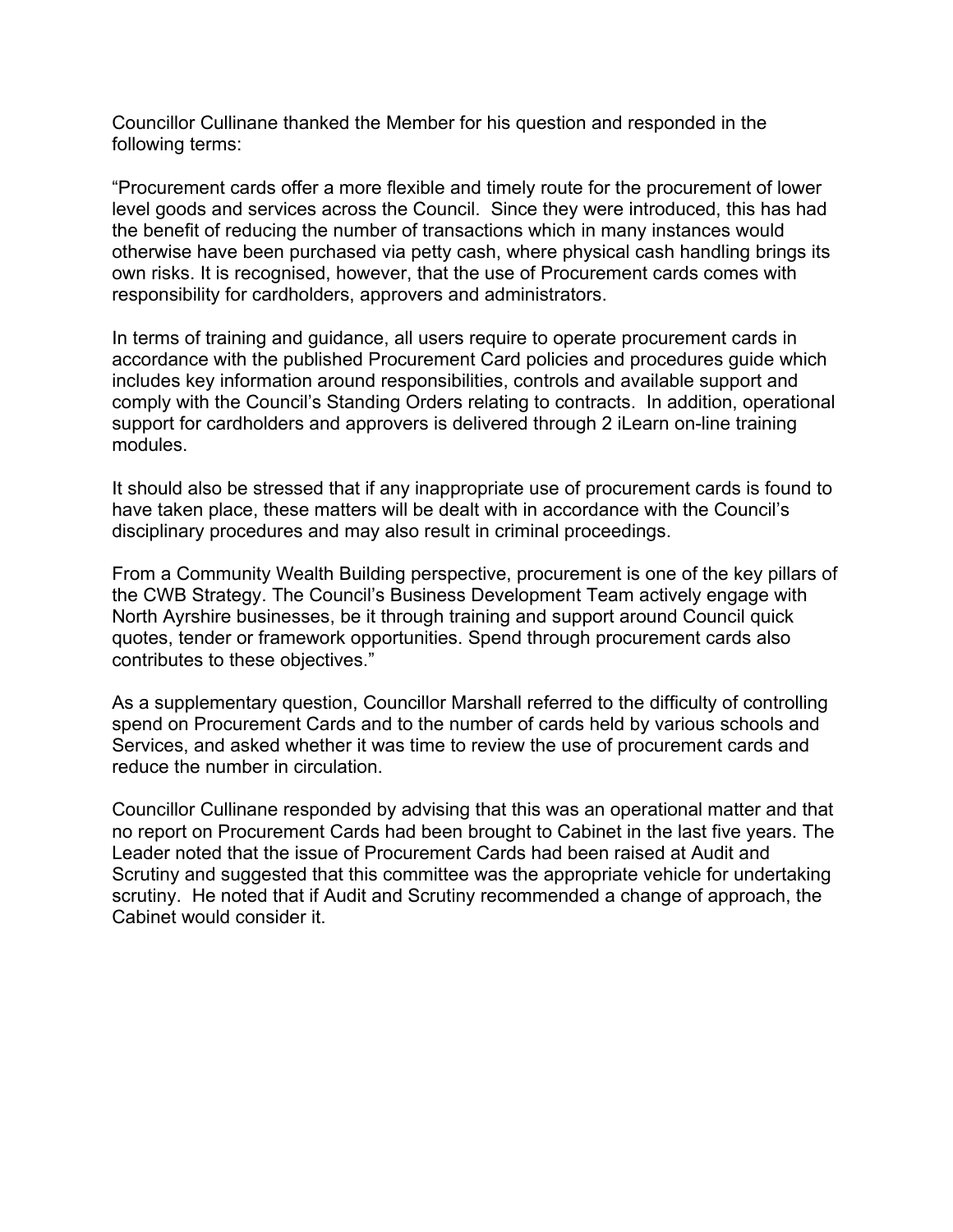(12) a question by Councillor Billings to the Cabinet Member for Green New Deal and Sustainability in the following terms:

"In June 2018 North Ayrshire Council adopted the Plastic Waste Prevention Action Plan, with the stated aim of being a 'Plastic Free Council', by 2022. In addition, it was agreed that Council officers will proactively work with community partners, local businesses and the 3rd Sector Organisations to promote and encourage initiatives and activities to prevent and reduce the impact of single-use plastics on the local environment.

Could the Member for Green New Deal and Sustainability tell me what progress the Council has made towards becoming plastic free, what further steps are required to achieve this aim, and provide details of the proactive engagements and initiatives have taken places to encourage outside organisations to prevent and reduce the impact of single-use plastics?"

In the Cabinet Member's absence, the Leader of the Council thanked the Member for his question and responded in the following terms:

"Despite the challenges presented by the pandemic, work has continued to progress to implement the Council's Single Use Plastics Action Plan.

Initial efforts focused on undertaking internal surveys to gather critical baseline data to inform options for alternative products. Officers then worked collaboratively to take the following steps:

- Removal of two million plastic straws from the local environment
- No purchase of plastic cups across the Council or supply of plastic bottles through commercial catering
- No single use plastic used in the serving of primary school meals apart from soup lids, and an option for these lids is being investigated
- All academies have now switched to biodegradable disposables, cutlery and packaging
- Removal of sauce sachets and replacement with large pump bottles (this has been temporarily impacted by the pandemic)
- Period products we are working with a supplier who provides plastic-free products
- Engaged with schools to promote sustainable behaviours and to raise awareness of the impact of Single Use Plastics dropped as litter on the environment, as well as encouraging young people to reduce, reuse and recycle their plastic and other waste

Officers have also worked externally with the 'Think About Plastic' initiative on Arran a part of the Plastic Free Coastlines Campaign and supported them in gaining accreditation as the first community in Scotland to be granted "Plastic-Free Community" status.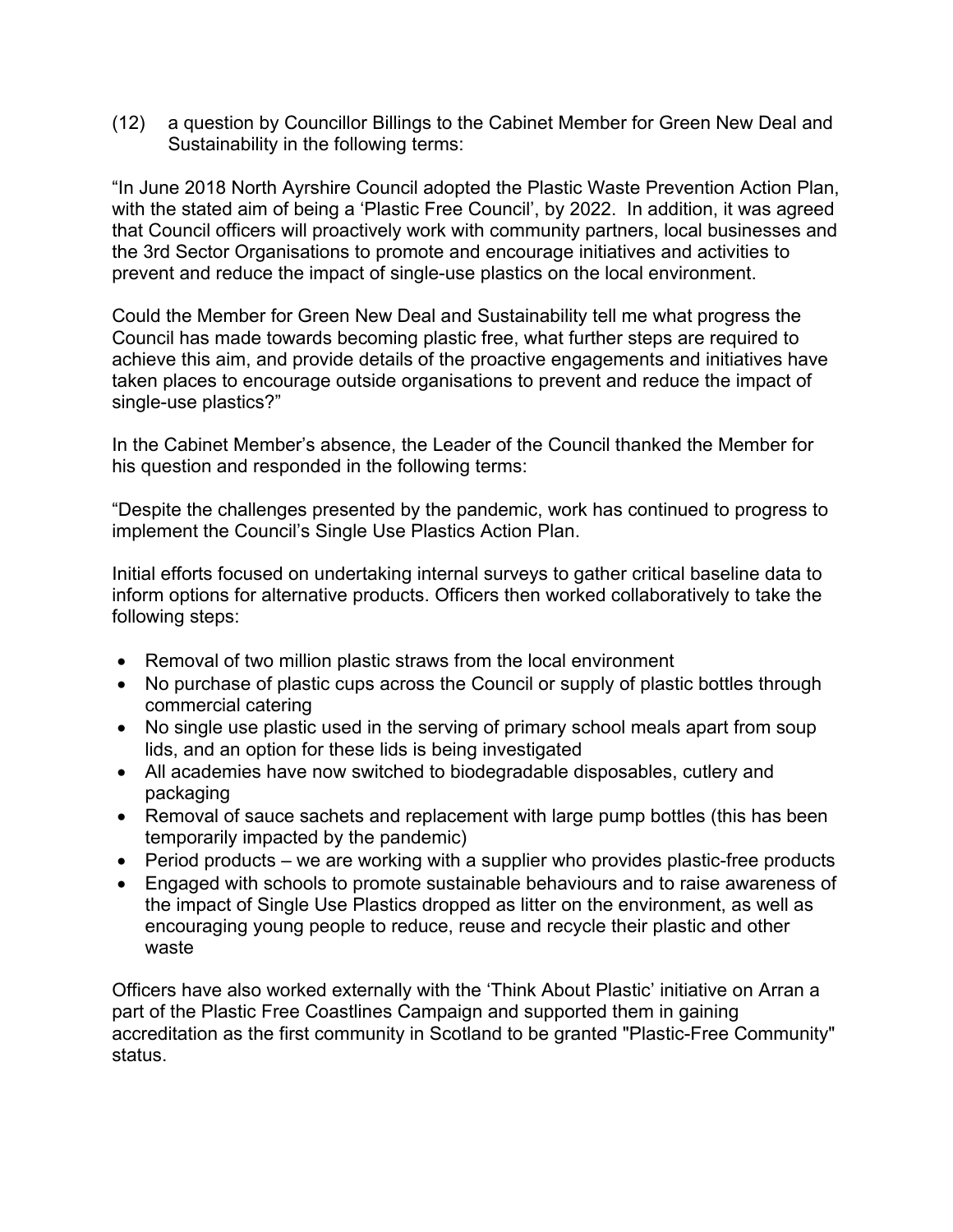Following the recent COP26 conference, a three-phase communications plan has been developed which links to the Council's Environmental Sustainability and Climate Change Strategy and the forthcoming legislative ban on certain Single Use Plastics, to encourage our employees and citizens to be 'Plastic-Smart' for roll-out over the coming months to further embed desired behaviours."

As a supplementary question, Councillor Billings referred to the potential for contamination associated with placing biodegradable disposables in recycling bins and asked whether changes would be made to ensure that the effectiveness of the Council's recycling was not adversely affected.

Councillor Cullinane responded by undertaking to ask officers to provide Members with details information on alternative use products and their disposal. The Leader noted that, as a local authority, North Ayrshire had one of the best recycling rates in the country, but improvements could always be made, such as those implemented especially within schools in respect of the colour of bins.

(13) a question by Councillor Gallacher to the Leader of the Council in the following terms:

"Noting that the Cabinet declared a climate change emergency in June 2019, how many Members of the Administration party now drive an electric vehicle?"

Councillor Cullinane thanked the Member for his question and responded verbally. The Leader advised that, while he would not speak for other Cabinet Members, he did not personally own a car, but did have a bike. Councillor Cullinane concluded his remarks by referring to the type of vehicle owned by the Member himself.

As a supplementary question, Councillor Gallacher asked whether the Leader agreed with him that the cost of electric cars was prohibitive for the majority of people.

Councillor Cullinane responded by asserting that supply and demand was the basis of capitalism and that, with increased demand, electric cars would hopefully become more affordable for working men and women in our communities.

(14) a question by Councillor Glover to the Leader of the Council in the following terms:

"How many NAC staff are employed in community wealth building and what is the annual salary cost?"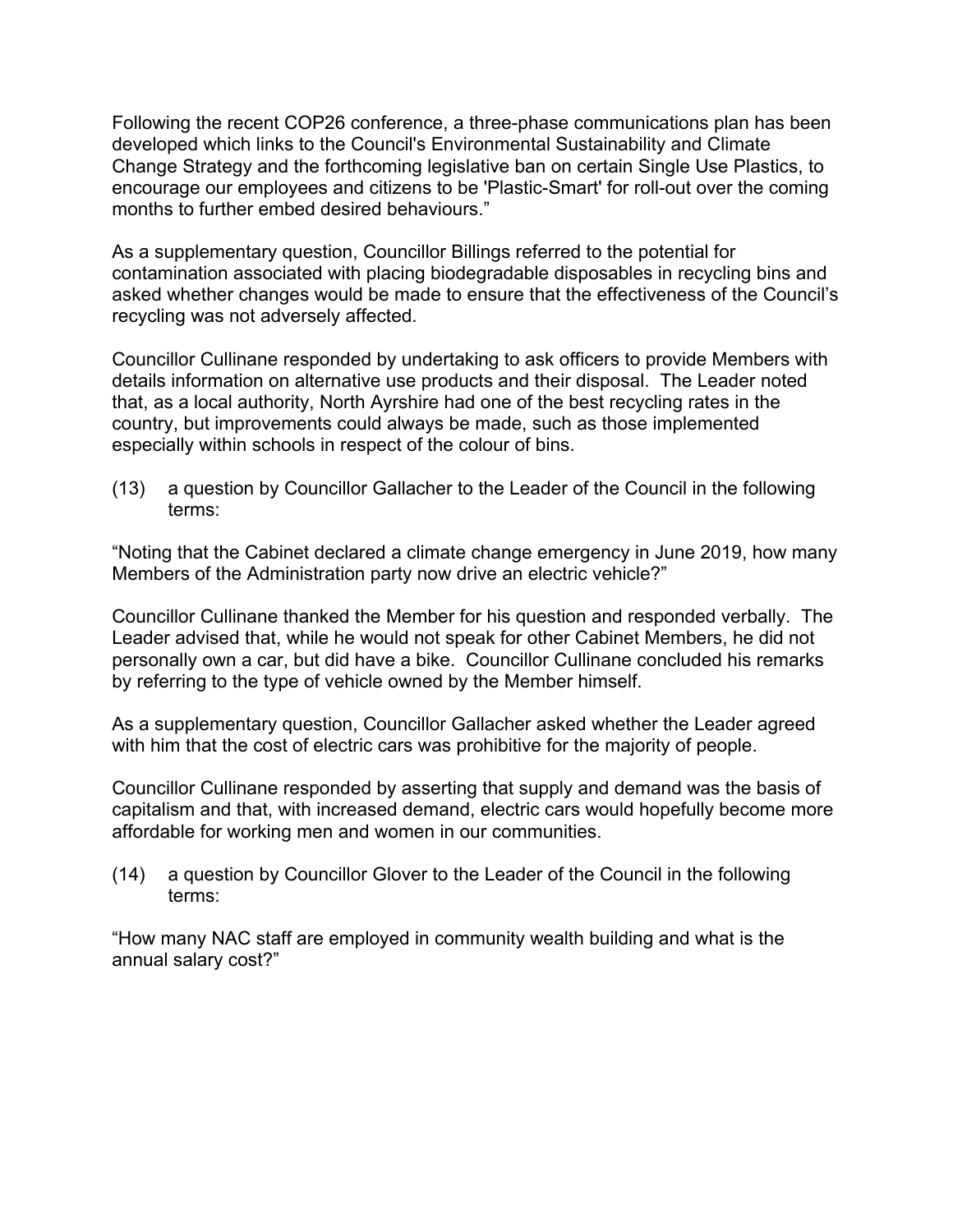Councillor Cullinane thanked the Member for his question and referred to the following written response:

"Community Wealth Building (CWB) is a Council-wide commitment which takes a transformational approach to economic development and aims to create fair and resilient local and regional economies by ensuring wealth and prosperity is generated and contained locally.

The Council's CWB Strategy was launched in May 2020 and sets out 55 actions aligned across 6 objectives:

- Community Wealth Building Council: We will work across all our services and wider local and regional partners to implement Scotland's first approach to Community Wealth Building. Looking at how we do things differently and with CWB ambitions in mind
- Procurement: We will use our spend to actively encourage and support a growing, diverse and resilient local business base, and to support our net zero carbon ambitions.
- Fair Employment: We will encourage the creation of fair and meaningful jobs with progression opportunities to unlock the potential of our residents.
- Land and Assets: We will support the wider regeneration of our communities by maximising all of our land and assets including through alternative uses for community and business benefit.
- Financial Power: We will invest locally and encourage regional and national institutions to invest in our communities.
- Plural Ownership of the Economy: We will support the creation and sustainability of a range of business models including SMEs, social enterprise, employee ownership, cooperatives, municipal activity and community enterprises.

A total of 13 CWB posts have been created across services in Economic Development and Regeneration (EDR) and Connected Communities. The staff are committed to progressing the 55 strategy actions and are working in new ways to support local businesses and communities and regenerate our local area. The following 8 posts are funded from existing revenue budgets:

- Community Benefits Officer
- Procurement Development Manager
- Development Manager (Regeneration)
- Regeneration Officers x2
- Community Wealth Building Co-ordinator
- Community Economic Development Officer
- Estates Surveyor Community Wealth Building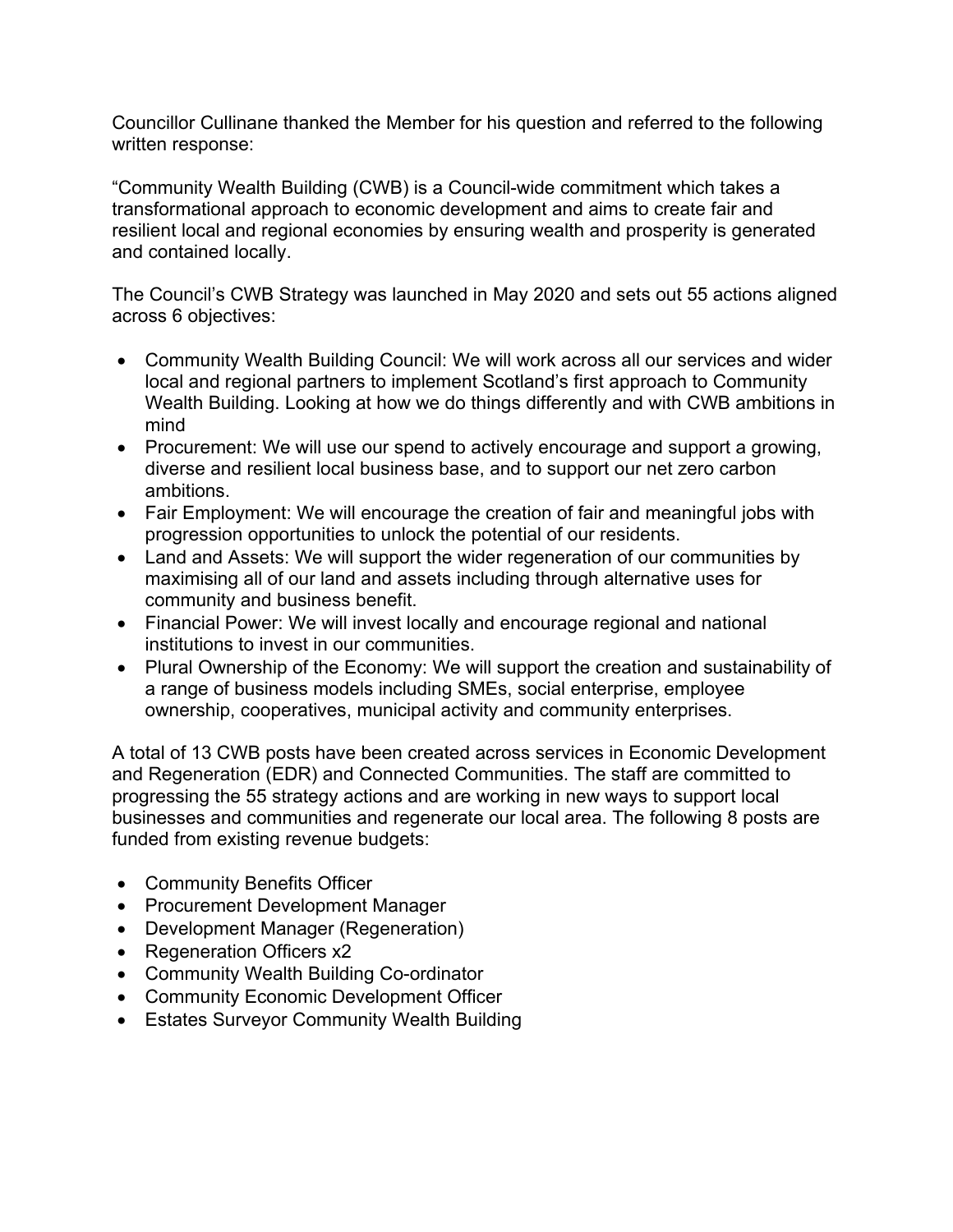The total annualised salary cost (2021/22) to the Council of these roles is £399,276. Another 5 posts have been funded by the Ayrshire Growth Deal. These are:

- Locality Business Advisors x3
- Fair Work Ayrshire Programme Manager
- CWB Fund Programme Manager"

As a supplementary question, Councillor Glover asked whether the Leader regarded his flagship policy as value for money.

Councillor Cullinane responded by expressing the view that spending on CWB was better value for money than some Elected Members and that the approach was about being ambitious as a Council. The Leader noted the number of recent questions to Council about matters such as procurement and vacant or derelict buildings, and suggested that Community Wealth Building could bring longer-term benefits in such areas. Councillor Cullinane further stated that, in his many discussions with local businesses as Leader of the Council, North Ayrshire had been commended as having the best approach to economic development in the country and that he was very proud of the work of the business and CWB teams.

(15) a question by Councillor Murdoch to the Leader of the Council in the following terms:

"Does the Leader of the Council think it is acceptable, that borrowing against the future income from the Largs Seafront Car Park Fund and using some of the capital from the fund, is the only immediate way to finance the refurbishment of the Seafront Toilets next to the Seafront Car Park in Largs?"

Councillor Cullinane thanked the Member for his question and responded in the following terms:

"As per previous responses on this matter, Elected Members will be aware that the closure of public toilets was a Council budget decision on 17 February 2016. An amendment was approved to keep open the public toilets on the seafront in Largs with the cost met from increasing fees and charges and from the Largs Car Park Fund.

This is ultimately a Council decision. Any change to the current arrangements would again be a matter for Council and be set within the context of the legal requirement for the Council to deliver a balanced budget, recognising any capital and revenue cost implications and funding."

As a supplementary question, Councillor Murdoch referring to the refurbishment costs for the Largs seafront public toilets, which he considered excessive, asked the Leader whether he would support exploring other ways of financing and maintaining public toilets across North Ayrshire, in the interests of health, supporting local business and tourism.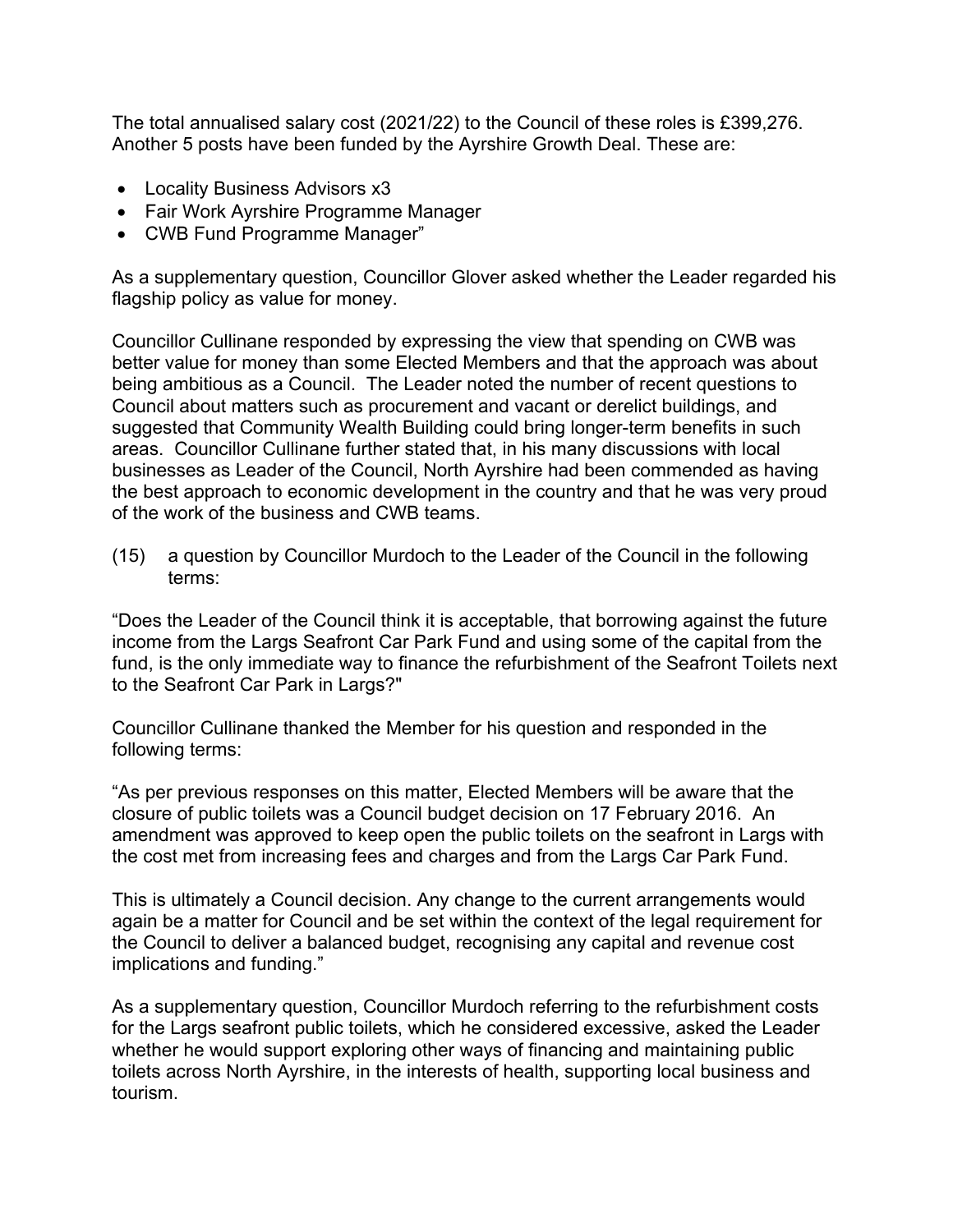Councillor Cullinane responded by suggesting that the Member submit a funding proposal for public toilet provision, for consideration as part of the Council's forthcoming budget-setting process. The Leader advised that the outcome of the Scottish Government's budget was awaited the following day and indicated that, given the high percentage of the Council's funding which came from Scottish Government, this would give the Member an idea of the likely budget context for considering any public toilet provision proposal.

(16) a question by Councillor Murdoch to the Leader of the Council in the following terms:

"During the full Council Meeting held on Wednesday 8 September 2021, I asked the following question.

Can the Leader of the Council please provide any examples of a North Ayrshire Sole Trader winning a tender for work with NAC through the Community Wealth Building Initiative and can you please provide details of how many North Ayrshire Sole Traders or small businesses with one or two employees are on the tendering list?

Can the Leader of the Council please provide details of what has been done to advertise and encourage North Ayrshire Businesses of all sizes to register as approved contractors with NAC and get involved with the procurement and tendering process at North Ayrshire Council, since I asked the question on the 8 September?"

Councillor Cullinane thanked the Member for his question and responded in the following terms:

"Since the question to Council on 8 September, our Business Team have recorded 104 instances of local businesses being provided with information relating to Procurement processes. This activity covers information provision on procurement opportunities with NAC and other public sector organisations, direct notification of Quick Quote opportunities with North Ayrshire Council and general information provision regarding the Quick Quote process.

A series of 7 Procurement support sessions have been arranged in local libraries with the first one being held this week in Irvine Library. A planned session at Stevenston Library for 30 November 2021 had to be postponed due to an issue with the Library heating. This session will be re-scheduled following completion of repairs to the heating system.

Further sessions are planned for Kilwinning, Largs, Kilbirnie, Cumbrae and Arran libraries before the end of December 2021. These sessions have been advertised through direct business contact, Councillor update and via the Council's social media channels. Uptake of available appointments has been positive to date.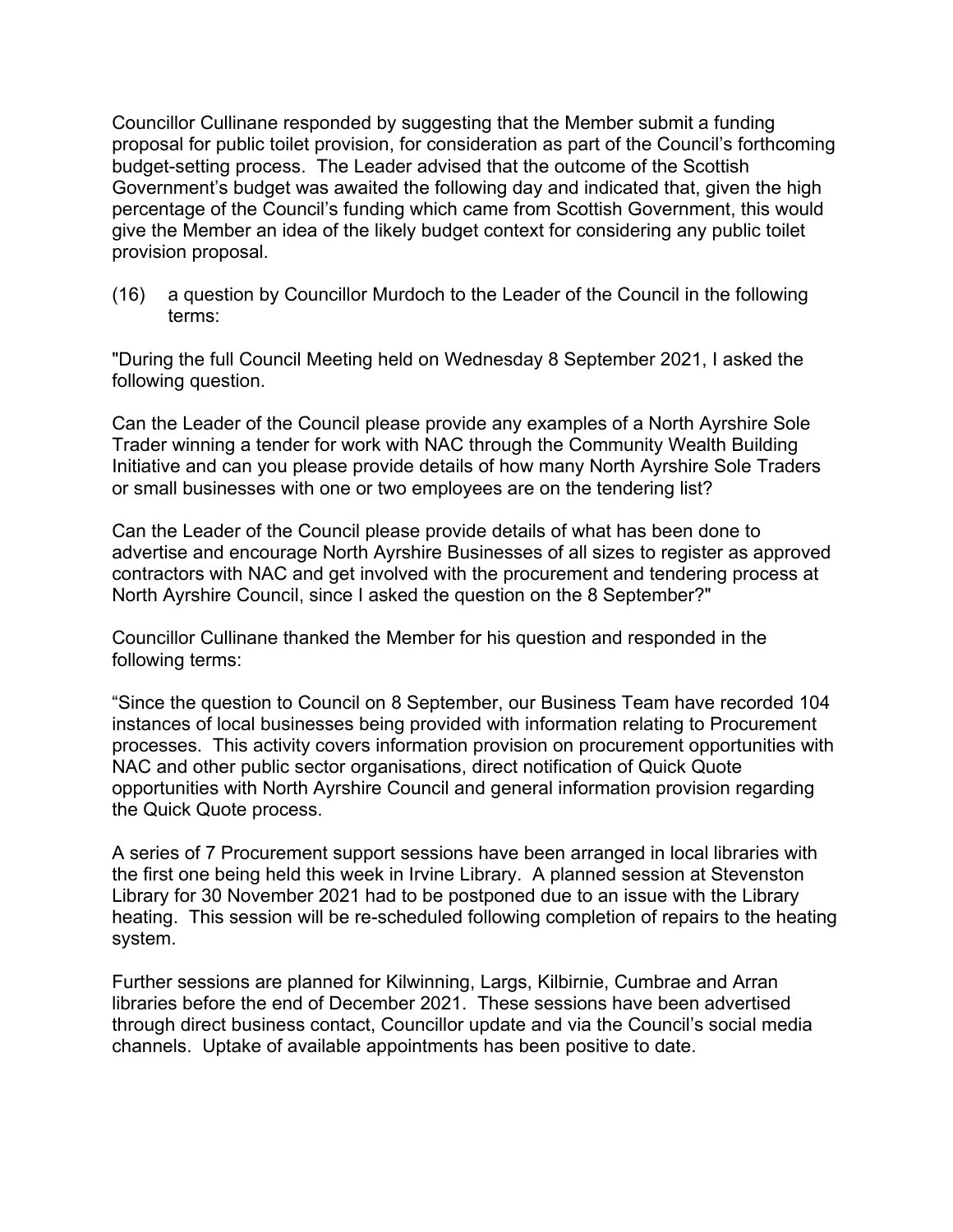The sessions cover:

- an overview and sight of the platforms for public service procurement, including Public Contract Scotland (PCS) and Public Contract Scotland Tender (PCST)
- how to register and ensure that your profile is set up correctly, so that alerts are coming through for suitable opportunities for your sector of work
- how to search for public sector opportunities
- understanding the Council's Quick Quote / Tender Process
- or more tailored / individual support arranged where required."

As a supplementary question, Councillor Murdoch noted that, on the list of businesses and sole traders provided to him, almost all related to taxi contracts for schools, and asked whether the Leader thought this was good enough in terms of Community Wealth Building.

Councillor Cullinane responded by referring to the 55 actions within the Community Wealth Building Strategy mentioned in his earlier response and to the annual report on the actions taken over the course of the first year of the strategy. The Leader then referred to the work done to support all business around accessing procurement opportunities. The Leader added that work was also taking place with other anchor institutions to try to increase local spend across North Ayrshire and expressed confidence that procurement activity would look completely different in a year or two's time.

(17) a question by Councillor Murdoch to the Leader of the Council in the following terms:

"Can the Leader of the Council please provide details of North Ayrshire Council's involvement during the COP 26 events in Glasgow?"

Councillor Cullinane thanked the Member for his question and referred to the following written response:

"North Ayrshire Council COP26 activities:

## **Prior to COP26**

• **NAC, three-phase calendar of local events** to promote COP26 and climate change activities. The programme was linked to the seven themes of our Environmental Sustainability and Climate Change Strategy 2021-2023 and five COP26 campaign themes. It covered inter alia following topics: Adaptation and Resilience; Nature; Energy Transition; Clean Transport and Finance.

During the three-phase campaign the Council: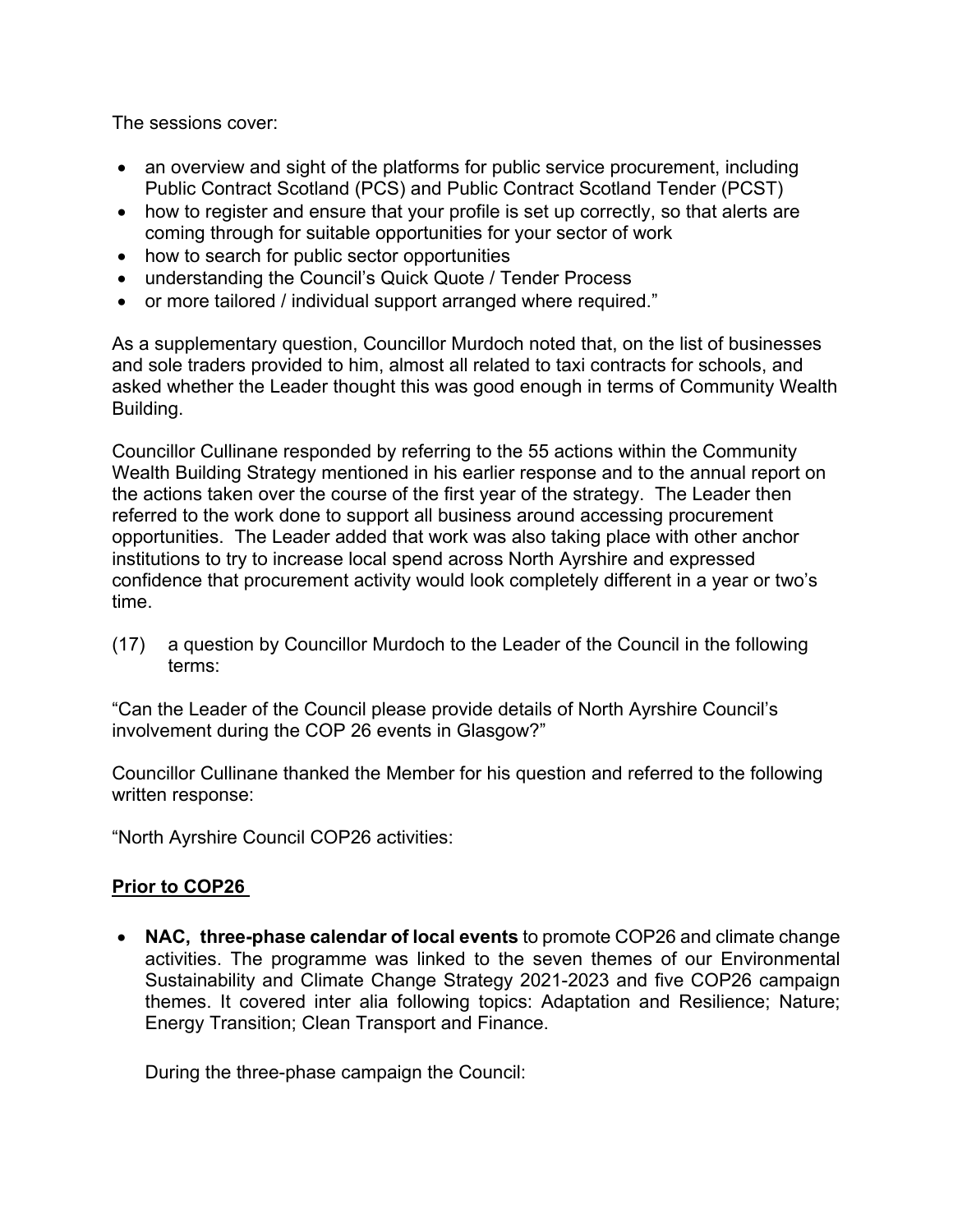- Raised awareness around climate change and COP26 by highlighting relevant NAC projects including waste and recycling initiatives, housing sustainability projects, flood management schemes, tree planting strategy and decarbonisation of the NAC fleet.
- Launched the North Ayrshire Environmental Sustainability and Climate Change 2021-2023 (ESCCS 3). The launch event included 4 expert panel speakers discussing green recovery, community climate change/adaptation activities, low carbon technologies and youth response to the climate emergency. The event was very successful with over 3,500 views on Facebook. The link to the event can be found below

<https://www.facebook.com/northayrshireofficial/videos/358883822555579/>

- The final phase of the campaign focused on events and activities held during COP26.
- **Climate Fringe COP26, 'The Importance of Fair Trade in Responding to Climate Change' virtual event held on 22 September 2021**: The Leader of North Ayrshire Council participated in the event organised by North Ayrshire Fair Trade Zone Group and discussed the relationship between fair trade and climate change.
- **NAC, Live Joint Cabinet held on 2 November 2021.** Pupils were invited to discuss issues that affect young people in North Ayrshire. There were 5 interactive themes hosted in breakout rooms.

**Theme 3 focused on Climate Change and COP26.** Young people were asked questions around their role in tackling climate change and what they would like North Ayrshire Council to focus on when tackling climate change. The feedback gathered during the Live Joint Cabinet will help us to shape the school sustainability awareness programme. The Council has a dedicated Sustainability Awareness Officer responsible for delivering lessons on sustainability and climate change matters to classes and eco-committees.

## **During COP26**

• **COP26 Summit, Virtual Exhibition Zone, from 1 to 12 November 2021**: As part of the wider programme of events and networking opportunities, Scottish Enterprise and its partner agencies created an online virtual exhibition zone at the COP26 summit.  Over the 12 days of COP26, the exhibition zone formed a key part of the COP26 programme. It acted as a shop window, showcasing innovative Scottish businesses and stakeholder organisations who are leading the way in climate expertise and solutions to investors and business leaders from across the world.  North Ayrshire Council participated in this virtual exhibition and promoted local work and climate change activities.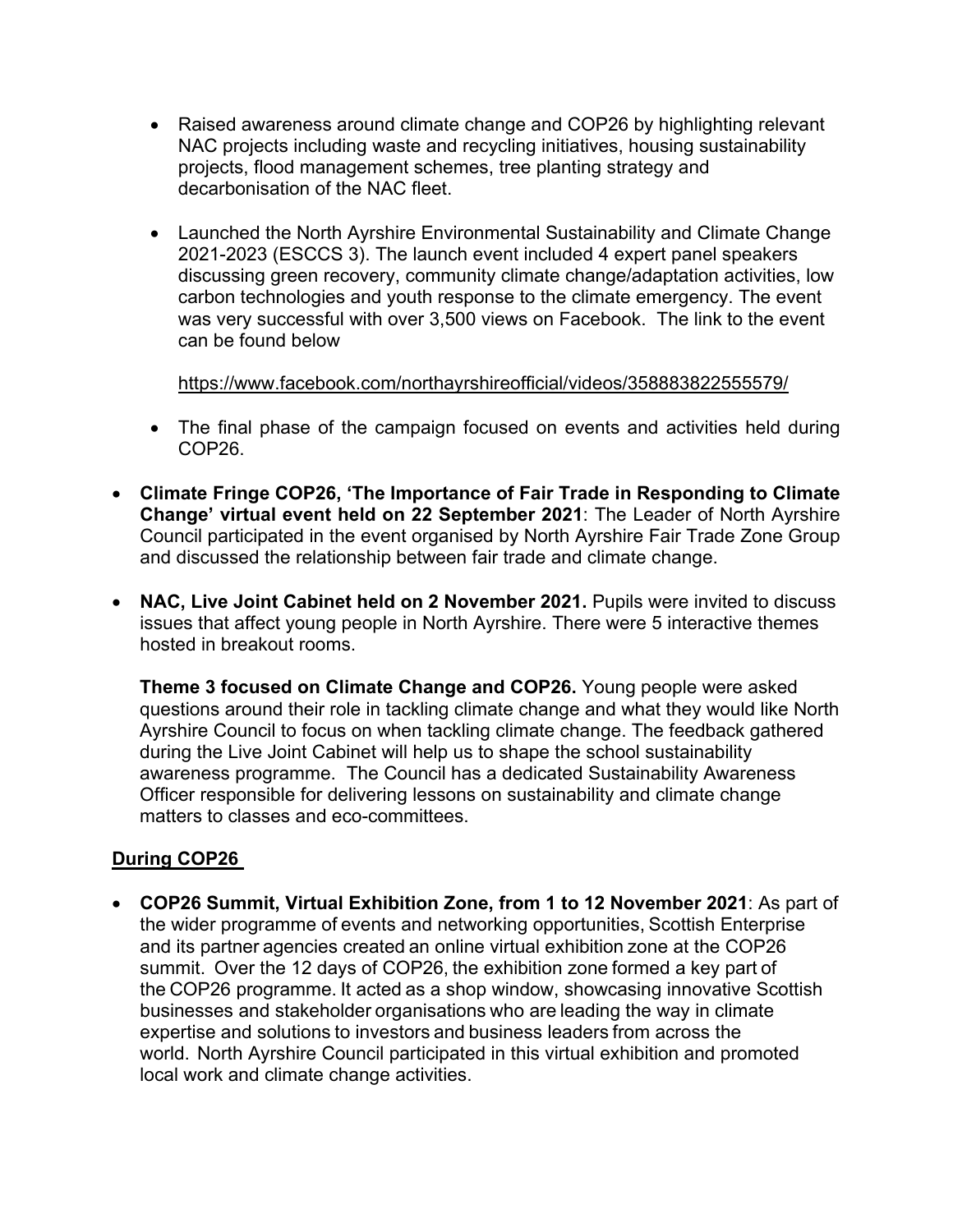- **Co-operation Live, 'Climate Change and your Council' event held on 3 November 2021:** The Leader of North Ayrshire Council participated in a cooperative Party meeting with other local authorities from across the UK. The Leader had an opportunity to talk about the work North Ayrshire Council have done on moving to net-zero and our approach to addressing climate change.
- **UNISON/TUC COP26, Fringe event held on 8 November 2021:** The Leader of North Ayrshire Council participated in this event and talked about climate change, our work and commitment to achieve net zero carbon target by 2030.
- **COP26 Summit, Scotland's Climate Ambition Zone held on 11 November 2021:**  The Chief Executive of North Ayrshire Council and SOLACE Climate Change and Energy Portfolio Lead delivered a presentation on '*Political, Strategical Practical Aspects of Fair Decarbonisation'* at the COP26 Scottish Local Government and Partners Leadership '*Just Transition to Net Zero'* event hosted by Scottish Government."

As a supplementary question, Councillor Murdoch asked, if the Council was going to take COP26 seriously, what action would be taken in terms of fly tipping, littering, dog fouling, organic and chemical discharges and emissions into the atmosphere and coastal waters.

Councillor Cullinane responded by undertaking to have a detailed response provided.

(18) a question by Councillor Murdoch to the Leader of the Council in the following terms:

"Can the Cabinet Member please provide details of where the additional funding in this year's Roads Budget was spent?

Councillor Cullinane thanked the Member for his question and referred to the following written response:

"An additional £1m was allocated to the Council's annual roads maintenance investment programme this financial year to help further improve the condition of our network.

The Roads Service adopt an asset management-based approach to road maintenance and undertake condition assessments of all our roads on an annual basis. Condition information is entered into our Roads Asset Management System to determine a longterm investment programme. This approach takes account of road condition, deterioration rates and criteria established to meet Council priorities. This ensures an appropriate prioritisation of works in line with available budgets.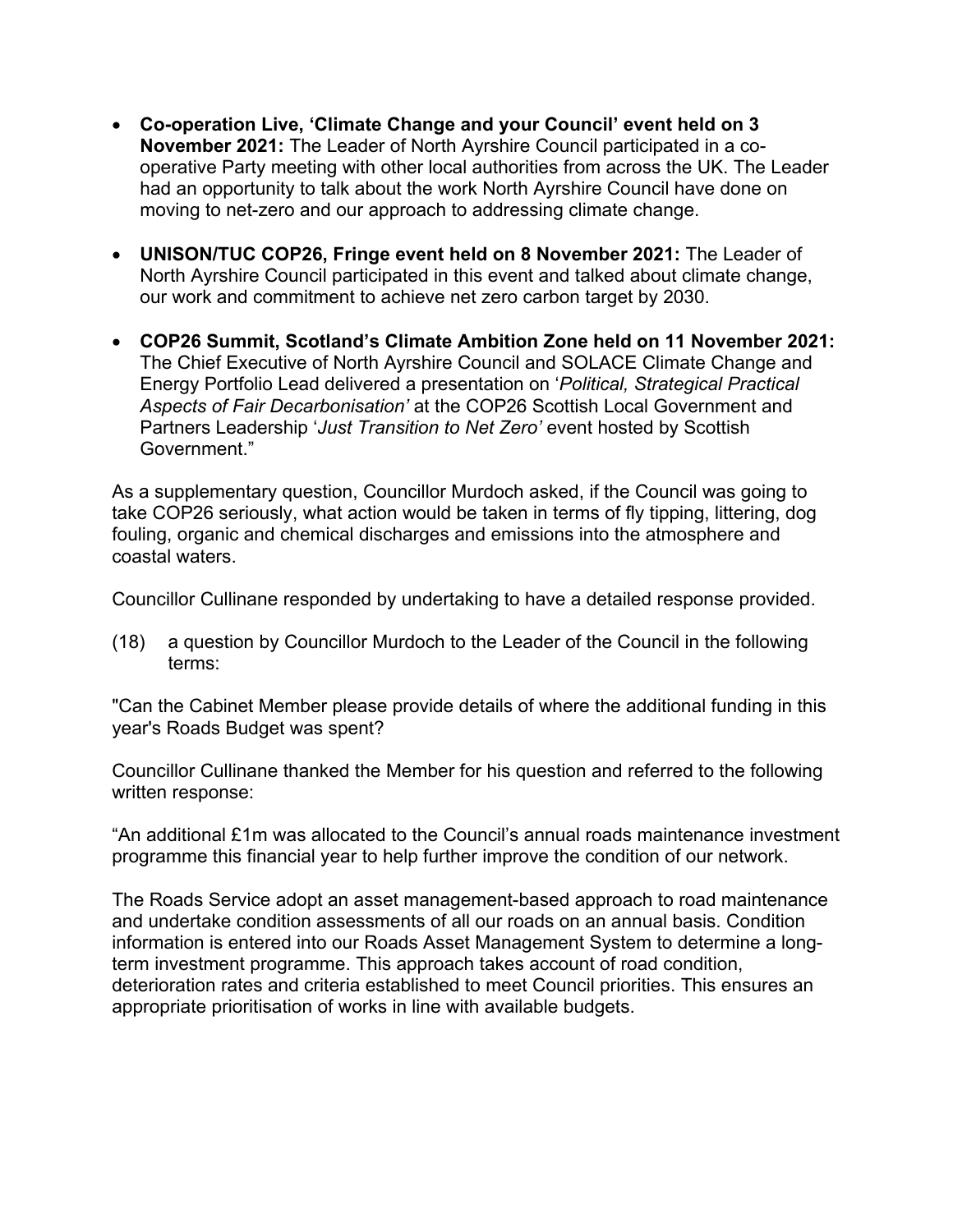The details of the areas identified for expenditure of the additional £1m funding, through the aforementioned process, are:

|                                      |                      |                           |                           | <b>CONTRACT</b> |
|--------------------------------------|----------------------|---------------------------|---------------------------|-----------------|
| LOCATIONS FOR ADDITIONAL £1M 2021-22 |                      |                           |                           | <b>COSTS</b>    |
|                                      |                      |                           | From roundabout           |                 |
|                                      |                      | Main Rd, Springhill       | at Towerlands Rd          |                 |
| B7081                                | Springside           | Terr, Kilmarnock Rd       | to EAC boundary           | £200,000        |
|                                      |                      |                           | From slip road at         |                 |
|                                      |                      |                           | Greenwood                 |                 |
|                                      |                      |                           | Interchange to            |                 |
|                                      |                      |                           | <b>Corsehill Mount</b>    |                 |
| A71                                  | Irvine               | Eastbound                 | Roundabout                | £240,000        |
|                                      |                      |                           | From derestricted         |                 |
| Unc                                  | Dalry                | <b>Wingfaulds Avenue</b>  | to junction B780          | £40,000         |
|                                      |                      |                           | <b>From Girthill Farm</b> |                 |
| B714                                 | Dalry                | <b>B714</b>               | to Yonderhouses           | £145,000        |
| Unc                                  | Stevenston           | Shore road                | <b>Full Length</b>        | £28,000         |
|                                      |                      |                           | <b>From Towerlands</b>    |                 |
|                                      |                      |                           | Road to car park          |                 |
| Unc                                  | Irvine               | Campsie Way               | at Kilsyth Walk           | £47,000         |
|                                      |                      |                           | From junction C26         |                 |
| <b>B781</b>                          | <b>West Kilbride</b> | <b>B781</b>               | to Faulds farm            | £110,000        |
| C <sub>26</sub>                      | <b>West Kilbride</b> | C26 Kilruskin             | Part length               | £70,000         |
| Unc                                  | Kilbirnie            | <b>Balgray Avenue</b>     | <b>Full Length</b>        | £20,000         |
| Unc                                  | Kilbirnie            | <b>Baillieston Avenue</b> | <b>Full Length</b>        | £13,000         |
| Unc                                  | Kilbirnie            | Keir Hardie Drive         | <b>Full Length</b>        | £22,000         |
|                                      |                      |                           | From junction Keir        |                 |
|                                      |                      |                           | Hardie Drive to           |                 |
|                                      |                      |                           | junction Castle           |                 |
|                                      |                      |                           | Drive (including          |                 |
| Unc                                  | Kilbirnie            | Causeyfoot Drive          | loop)                     | £40,000         |
|                                      |                      |                           | From Mossend to           |                 |
|                                      |                      |                           | Camphill junction         |                 |
| Unc                                  | Kilbirnie            | <b>Borestone Avenue</b>   | (half width)              | £10,000         |
|                                      |                      |                           | From junction             |                 |
|                                      |                      |                           | <b>Borestone Avenue</b>   |                 |
|                                      |                      |                           | to junction               |                 |
| Unc                                  | Kilbirnie            | <b>Camphill Drive</b>     | Greenhills                | £15,000         |
|                                      |                      |                           |                           | £1,000,000      |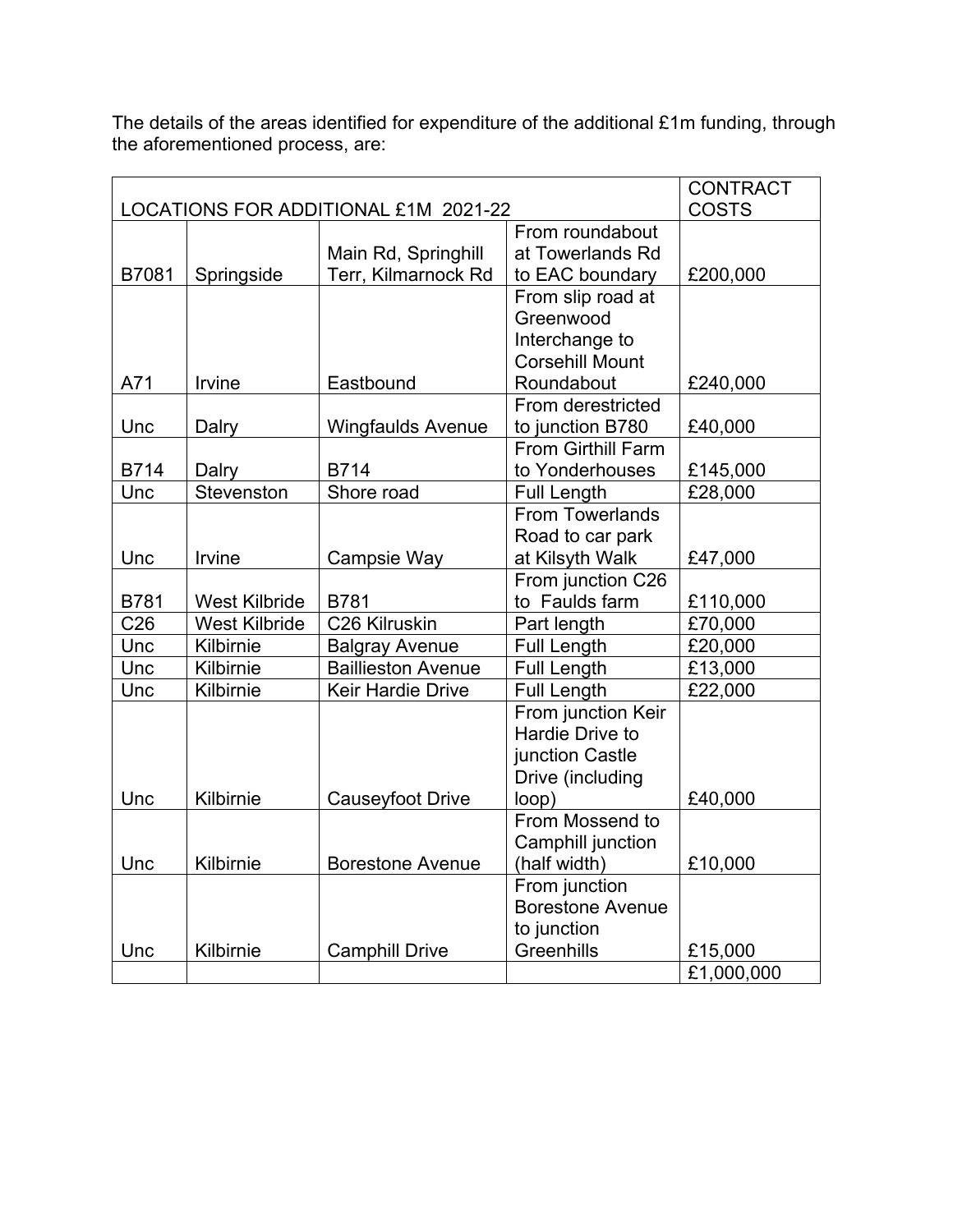As a supplementary question, Councillor Murdoch referred to the small number of Largs streets included in the programme and to outstanding resurfacing works required to Haco Street and Kelvin Street in Largs, and asked whether there was any scope to accelerate funding to allow completion of works to these two streets in the current financial year.

Councillor Cullinane responded by referring to the asset management-based approach used to determine road and footways improvements. The Leader advised that works to the two streets mentioned by the Member had been delayed for a variety of reasons but that every effort would be made to facilitate completion of their resurfacing before the end of the financial year.

### **15. Motions**

In terms of Standing Order 13, submitted:

(1) a motion proposed by Councillor Marshall and seconded by Councillor Ferguson in the following terms:

"That Council welcomes the publication of the Draft Fourth National Planning Framework (NPF4) which includes Hunterston as a Strategic Asset and in particular the development of "Infrastructure for the generation and storage of electricity from renewables of or exceeding 50 megawatts" and agrees:

- (i) that Planning Officers prepare a detailed response to the consultation for consideration and approval by the Planning Committee; and
- (ii) that the response to the consultation includes the proposal that development of infrastructure for the generation and storage of electricity at Hunterston should include emerging small nuclear reactors subject to appropriate legislation and regulation."

As an amendment, Councillor Hill, seconded by Councillor McTiernan, moved the terms of the motion, subject to the deletion of point (ii).

There followed debate and summing up.

On a division and roll call vote, there voted for the amendment, Councillors Burns, Davidson, Dickson, Gurney, Hill, Larsen, Macaulay, McClung, McMaster, and McTiernan (10) and for the motion, Councillors Barr, Bell, Billings, Cullinane, Easdale, Ferguson, Foster, Gallacher, Gallagher, George, Glover, Marshall, McPhater, Miller, Donald Reid, Stalker, Stephen and Sweeney (18), Councillors McNicol, Murdoch and Donald L. Reid abstaining, and the motion was declared carried.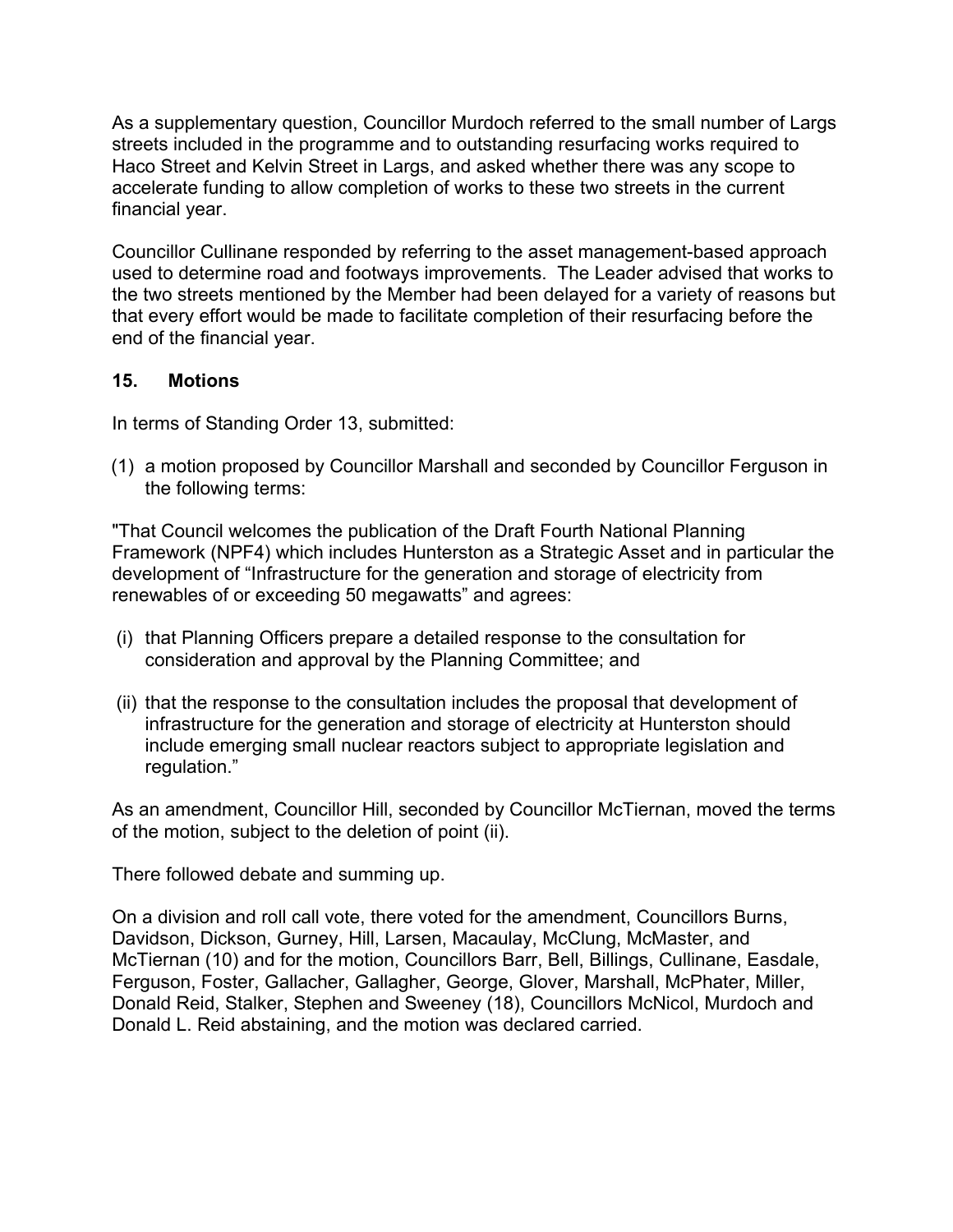Having lost connection during part of this item and effectively leaving the meeting for a short time during the presentation of the motion, it was noted that Councillor McNicol took no part in the determination of this matter.

Accordingly, the Council agreed as follows:

"That Council welcomes the publication of the Draft Fourth National Planning Framework (NPF4) which includes Hunterston as a Strategic Asset and in particular the development of "Infrastructure for the generation and storage of electricity from renewables of or exceeding 50 megawatts" and agrees:

- (i) that Planning Officers prepare a detailed response to the consultation for consideration and approval by the Planning Committee; and
- (ii) that the response to the consultation includes the proposal that development of infrastructure for the generation and storage of electricity at Hunterston should include emerging small nuclear reactors subject to appropriate legislation and regulation."
- (2) a motion proposed by Councillor Billings, seconded by Councillor Ferguson, in the following terms:

"The Scottish Government published its proposals for the licensing scheme for shortterm lets on 22nd November 2021, which requires that all short-term lets must be licensed with their local authority. The licensing scheme proposals have been subject of considerable criticism from local authorities, the tourism industry and members of the Scottish parliament, who consider that the costly and burdensome licensing scheme is both unnecessary and has the potential to inflict considerable harm on Scotland's tourism industry. An alternative registration scheme has been proposed by the Association of Scotland's Self-Caterers that would be less costly for providers, less onerous for local authorities to administer, whilst still providing the required health and safety protection. A compulsory registration scheme would achieve the health and safety aims of the licensing scheme but would be less costly for providers and less onerous for North Ayrshire Council to administer.

I, therefore, move that North Ayrshire Council agrees that the Chief Executive writes to the Cabinet Secretary for Social Justice, Housing and Local Government to state that North Ayrshire Council does not agree with the Scottish government's licensing proposals for short-term lets, and that an alternative compulsory registration scheme should be considered."

As an amendment, Councillor Gurney, seconded by Councillor McClung, moved the terms of the motion, subject to the following: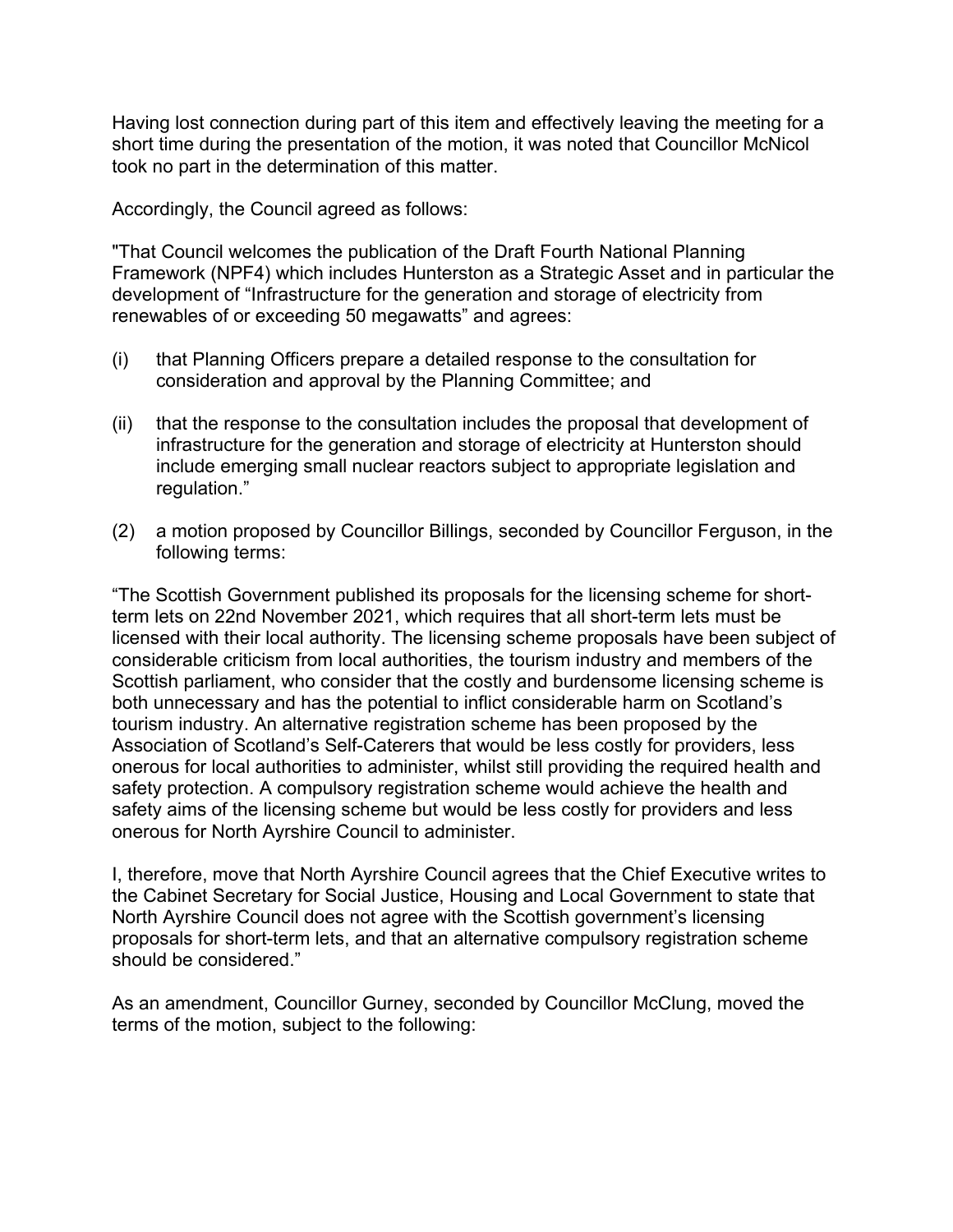"Replace the text after "The Scottish Government published its proposals for the licensing scheme for short-term lets on 22nd November 2021, which requires that all short-term lets must be licensed with their local authority" with

"This scheme seeks to

- alter the presumptive balance away from favouring the unscrupulous short-term lets of local accommodation by multinational corporations and back towards the families of local people
- mitigate the deleterious effects of local properties being dedicated to holiday rentals rather than serving the long-term accommodation needs of residents
- address the disadvantages caused by the vertiginous rise in house prices to feed this market, effectively pricing out generations of local people from their own towns and villages
- create a basis for long-term, sustainable communities rather than ghost towns

As a council dedicated to supporting the people who live and work in North Ayrshire first and foremost, North Ayrshire Council supports this change.""

Members asked questions of clarification of the movers and seconders of the motion and amendment.

There followed debate and summing up.

On a division and roll call vote, there voted for the amendment, Councillors Bell, Burns, Cullinane, Dickson, Gallagher, Gurney, Hill, Larsen, Macaulay, McClung, McMaster, McPhater, McTiernan, Miller, Murdoch, Donald Reid and Sweeney (17) and for the motion, Councillors Barr, Billings, Easdale, Ferguson, Gallacher, George, Glover, Marshall, Stalker and Stephen (10), Councillor Donald L. Reid abstaining, and the amendment was declared carried.

Having lost connection during part of this item and effectively leaving the meeting for a short time, it was noted that Councillor McNicol took no part in the determination of this matter.

Accordingly, the Council agreed as follows:

"The Scottish Government published its proposals for the licensing scheme for shortterm lets on 22nd November 2021, which requires that all short-term lets must be licensed with their local authority.

This scheme seeks to:

• alter the presumptive balance away from favouring the unscrupulous short-term lets of local accommodation by multinational corporations and back towards the families of local people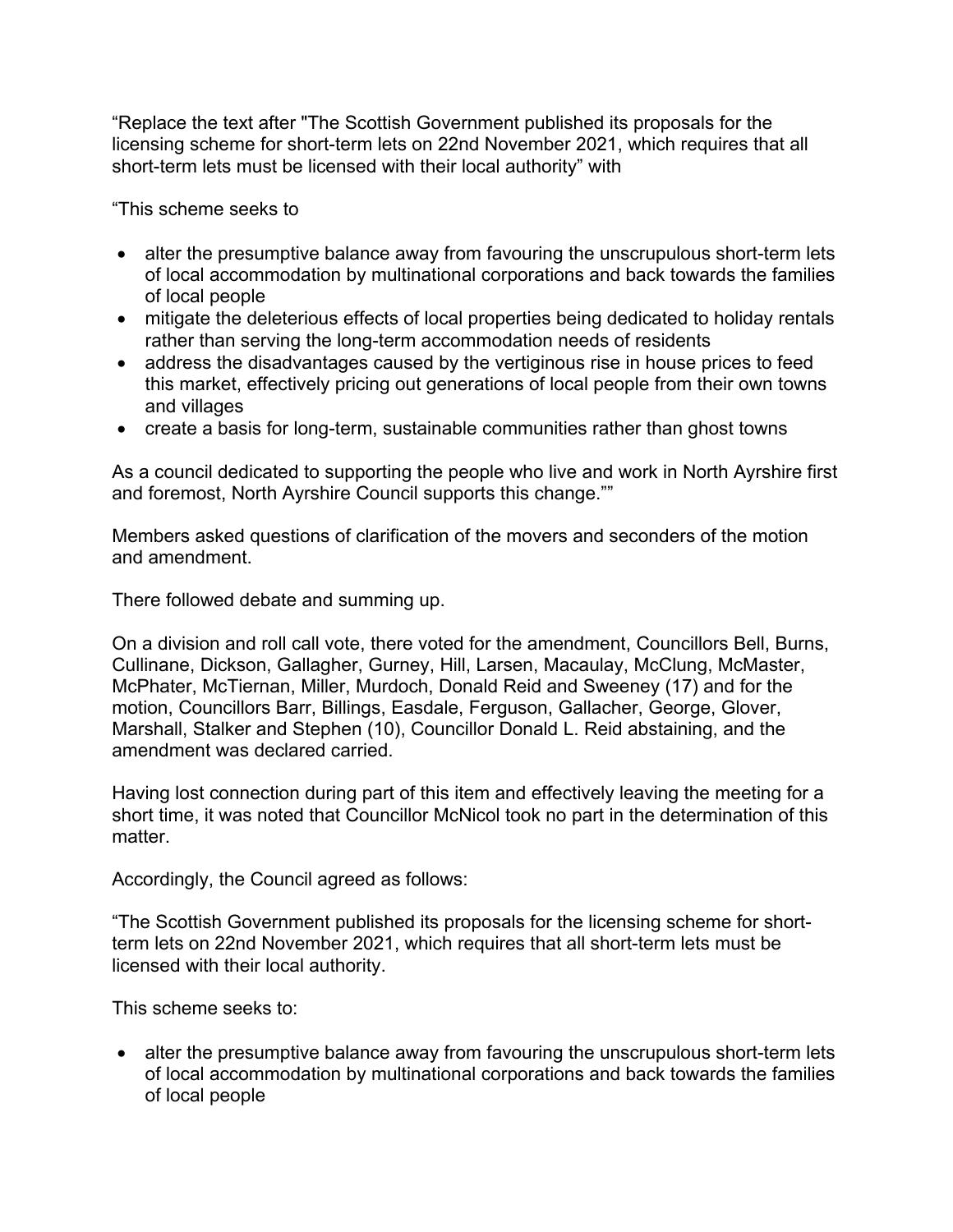- mitigate the deleterious effects of local properties being dedicated to holiday rentals rather than serving the long-term accommodation needs of residents
- address the disadvantages caused by the vertiginous rise in house prices to feed this market, effectively pricing out generations of local people from their own towns and villages
- create a basis for long-term, sustainable communities rather than ghost towns

As a council dedicated to supporting the people who live and work in North Ayrshire first and foremost, North Ayrshire Council supports this change."

Councillors Davidson and Foster left the meeting during consideration of this matter.

(3) a motion proposed by Councillor Dickson, seconded by Councillor Cullinane, in the following terms:

"The Management of Offenders (Scotland) Act 2019 changed the conviction information requirements on all disclosures. Minor offences no longer have to be disclosed for a long period of time, nor do offences that occurred before age 12.

This change in disclosure supports employers to recruit the right person for the job regardless of unrelated convictions thereby releasing people from the poverty trap that many find themselves following a period of being involved in our justice system.

We need leadership in this area of recruiting with conviction, to help narrow inequalities and to support businesses to fill vacancies; the result being we help to sustain our businesses, reduce unemployment; each part contributing to our community wealth building.

Employers often state that they have difficulty in filling vacant posts. They may well have over-looked suitable candidates who have had a conviction. Changing their recruitment outlook could be hugely beneficial to both businesses and applicants. They need confidence to change their practice.

Many seeking employment feel it's a waste of time to apply for jobs because they are convinced their conviction rules them out of any consideration. They need confidence that their application will be objectively considered.

North Ayrshire Council is a big employer with a wide range of jobs requiring a huge range of skills.

We already play a big part in supporting people into employability but just as we supported carers by becoming a Carer Positive employer, so I believe we should, as a key partner in the Community Justice Ayrshire Partnership, become an ambassador to Recruit with Conviction and actively promote the value of our recruiting with conviction.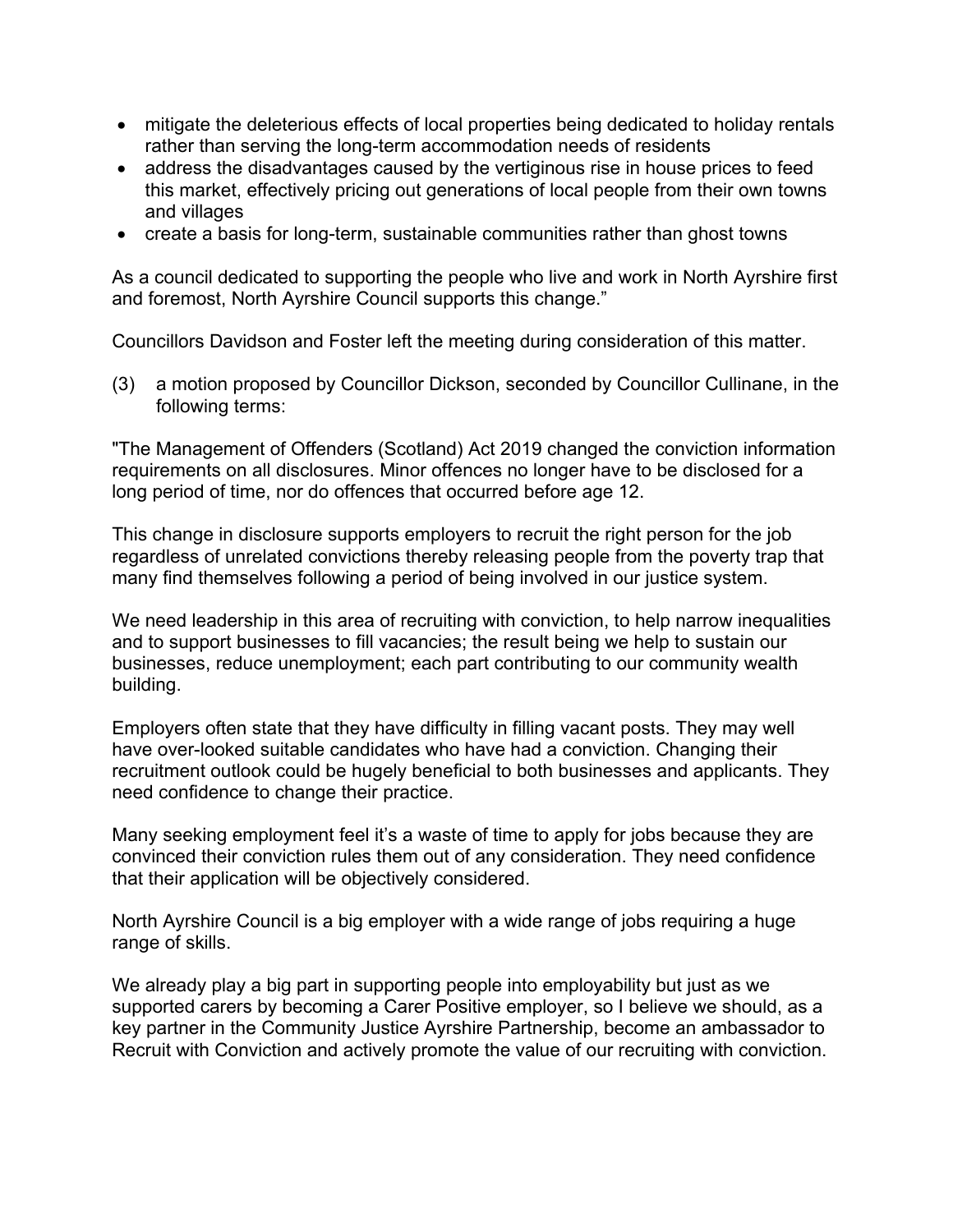I therefore propose the following motion:-

"That North Ayrshire Council agrees to become an Ambassador for Recruit with Conviction; will support and promote safe and sustainable employment for people with convictions in our workplace, and further agrees to seek to influence other workplaces".

There being no amendment, the motion was declared carried.

## **16. Urgent Item**

The Depute Provost agreed that the following item be considered as a matter of urgency due to the timing of the census referred to in the motion.

# **16.1 Motion**

A motion by Councillor Ferguson, seconded by Councillor Marshall, in the following terms:

"That the Council:

- (a) does not participate in the Scottish Government's 2021/22 Health and Well-being School Census; and
- (b) asks the Chief Executive to write to the Cabinet Secretary for Education and Skills asking them to rethink the explicit nature of questions contained within future Health and Well-being School Censuses."

As an amendment, Councillor Burns, seconded by Councillor Gallagher, moved the terms of the motion, subject to the following:

"Delete everything after "Council" and add:

- (a) fully participates in the Scottish Government's 2021/22 Health and Well-being School Census; and, recognising that parents and pupils can opt out
- (b) includes all questions as recommended by stakeholders involved in the development of the questionnaire"

Members asked questions of clarification of the movers and seconders of the motion and amendment. The Head of Service (Education) (Communities and Education) was also invited to respond to a question regarding the anonymity of the questionnaire.

Thereafter, after debate, the movers of the amendment and motion summed up.